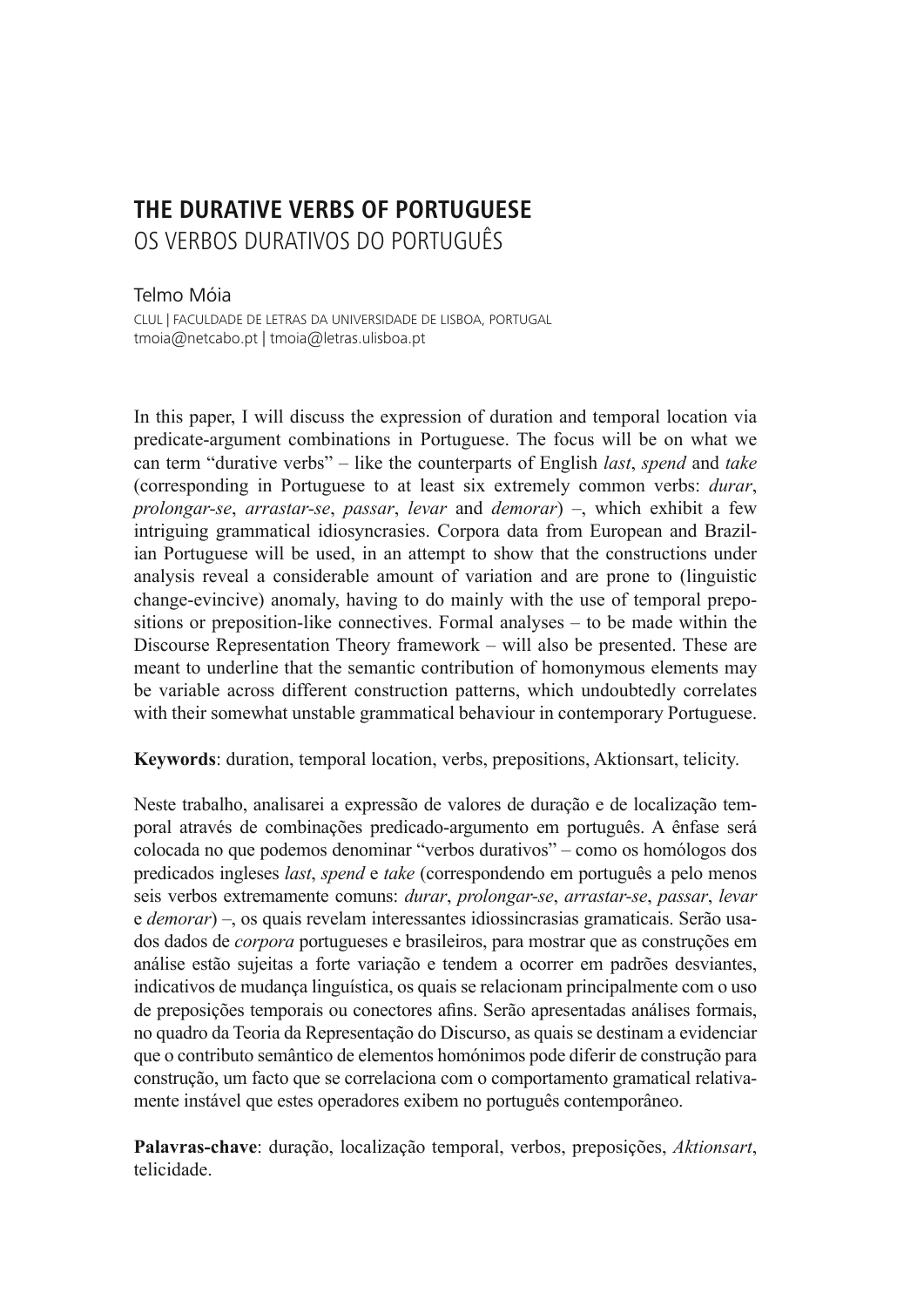### **1. Durative verbs – overall view**

The expression of temporal location and duration via predicate-argument sequences, in Portuguese, makes use of different semantic subcategories of predicates. The distinction between durative and non-durative predicates is preeminent (Móia, 2011b: 256). This study focuses on the former – and in particular, on their verbal members  $-$ , which are distinguished by their ability to express both strict duration and durative temporal location (*idem*: 258)<sup>(1)</sup>.

### *1.1. Semantic relations expressed by durative verbs*

All durative verbs – like Portuguese *durar* ('last') – can assert strict duration and durative temporal location. **Strict duration** applies when they take eventuality-denoting expressions (ev) and predicates of amounts of time (mt), like *mais de duas horas* ('more than two hours'), as arguments: e.g. [VERB (ev, mt)]. Two cases need be distinguished:

(i) the amount of time is simply associated with the described eventuality, which is assumed to have occurred somewhere in the past, or to occur somewhere in the future, as in (1); in this case, **non-anchored duration** operates, with [VERB (ev, mt)] tantamount to the formal DRS-condition [dur  $(ev) = mt$ ].

(1) O bombardeamento de Guernica durou mais de duas horas. *the bombing of Guernica lasted more than two hours* 'The bombing of Guernica lasted more than two hours.'

(ii) the amount of time is associated with the part of the described eventuality that goes up to a given anchor point (typically, the temporal perspective point of the sentence, TPpt); in other words, sentences convey the duration that a given (atelic) eventuality has reached at a given point in time (where it still holds)<sup>(2)</sup>, as in (2); in this case, **anchored duration** operates, with [VERB] (ev, mt)] tantamount to the formal DRS-condition  $[dur (ev') = mt]$ , where

<sup>(1)</sup> For a more detailed discussion of the differences between these two closely related, albeit distinct, notions (as well as the associated distinction between amounts of time and time intervals), see Kamp and Reyle (1993), and Móia (2000: 135ss.).

<sup>(2)</sup> On comparable structures in English, namely the possibly TPpt-dependent interpretation of either *for*- or *in-*phrases, cf. e.g. Dowty (1979), Richards (1982), Mittwoch (1988), Abusch (1990), Kamp and Reyle (1993), Hitzeman (1993, 1997).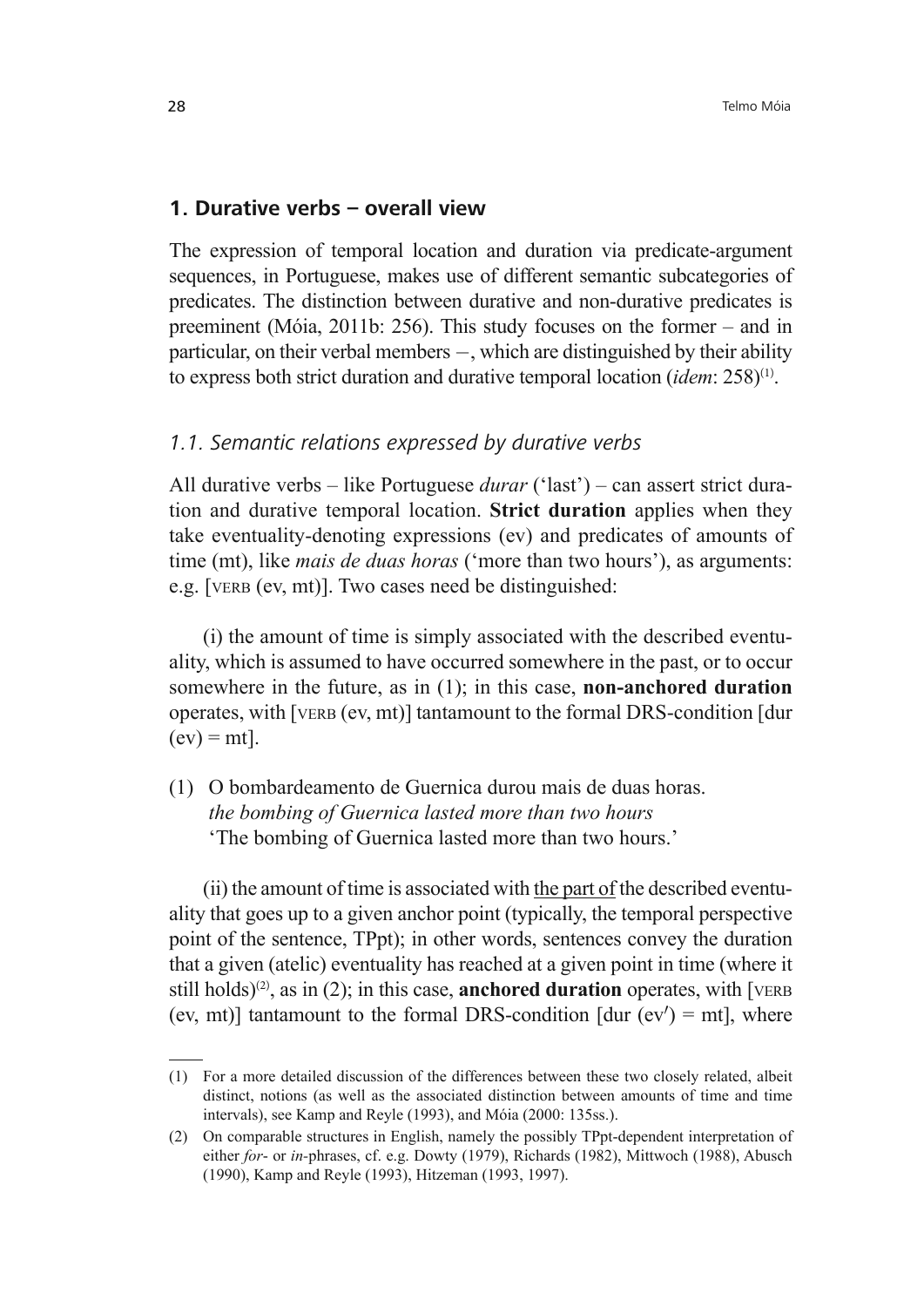$[ev' \subset ev] \wedge [beg (ev') = beg (ev)] \wedge [end (ev') = TPpt]$ , and  $[ev' \subset ev] \wedge [beg (ev') = beg (ev)]$ Temporal location information is inferred from the association with TPpt, viz. that the eventuality occurs throughout the period of X-TIME duration abutting TPpt:  $[t \subset ev/ev']$ , where  $[end (t) = TPpt] \wedge [dur (t) = mt]$ .

(2) O bombardeamento da cidade já dura há mais de duas horas. *the bombing of-the city already lasts there-is more than two hours* 'The bombing of the city has been going on for more than two hours (now).'

On the distinction between anchored and non-anchored duration, and its relevance in Portuguese, see Móia (2006, 2011b).

**Durative temporal location** applies when verbs take time-denoting expressions (t), like *toda a primeira noite da Operação* ('the whole first night of the Operation'), rather than predicates of amounts of time, as internal arguments: e.g. [VERB  $(ev, t)$ ]. They prompt the reading where the eventuality holds throughout the entire interval, i.e.  $[t \subset ev]$ , or – in the more restrictive case of exact location –  $[t = loc (ev)]$  (triggering [dur (ev)  $>$  dur (t)] and [dur (ev) = dur (t)], respectively, as inferences). This happens in the following example:

(3) O bombardeamento da cidade durou toda a primeira noite da Operação. *the bombing of-the city lasted all the first night of the Operation* 'The bombing of the city lasted the whole first night of the Operation.'

Crucially, as far as location is concerned, durative verbs can only express the durative type. If other types of temporal location – not requiring the location time to be covered in its entirety – are to be expressed, different – non-durative – predicates are used, as *ocorrer* ('occur'), in sentence (4), where [VERB (ev, t)] is tantamount to the simple overlapping relation [ev  ${\circ}$  t].

(4) O bombardeamento da cidade ocorreu durante a primeira noite da Operação. *the bombing of-the city occurred during the first night of the Operation* 'The bombing of the city occurred during the first night of the Operation.'

## *1.2. The set of Portuguese durative verbs*

The facts described in the previous section are spelled out in Móia (2006, 2011b). I do not explore in full detail, however, the idiosyncrasies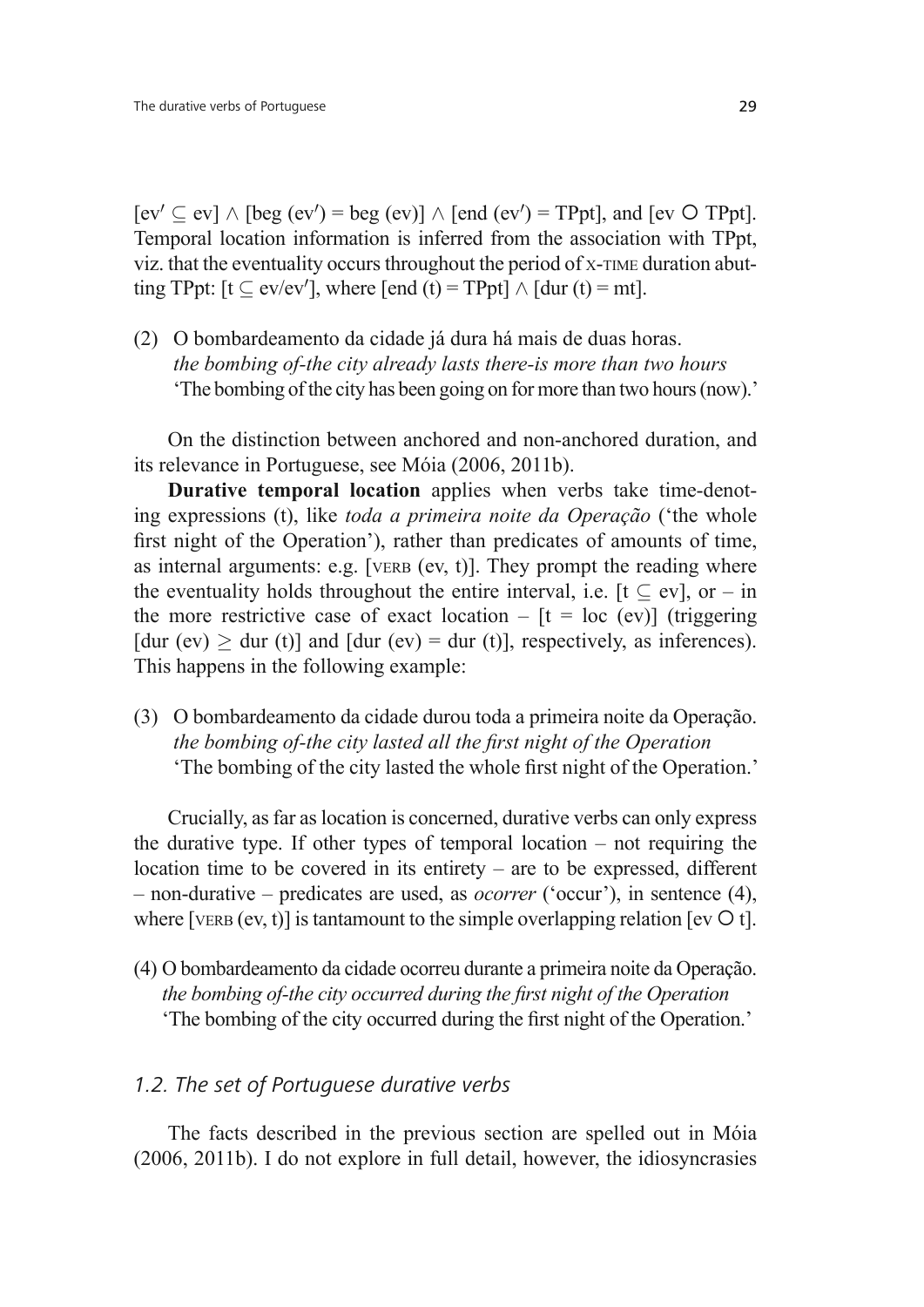of the various durative verbs of Portuguese, rather focusing (mainly) on *durar.* I will attempt a relatively more encompassing view here.

Six durative verbs stand out as particularly common in Portuguese: *durar*, the counterpart of English *last* or *go on for* (though sometimes also of *take*, as noted in Móia 2011b: 259, fn.8, and shown later in example (41)) – cf. (1)-(3); *prolongar-se* and *arrastar-se*, (literally, *prolong* and *drag* plus an intrinsic unanalysable clitic, *se*), both semantically quite similar to *durar*, but with some intriguing syntactic-semantic idiosyncrasies (not yet described in the literature, to my knowledge) – cf. (5)-(6); *passar*, the counterpart of English *spend* – cf. (7); *levar*, the counterpart of English *take* – cf. (8); *levar*, the counterpart of English *spend* or *go on for*, in contexts of anchored duration (analysed in Móia 2011b: 261) – cf. (9) (for the sake of perspicuity, I will sometimes distinguish this form of *levar* with the subscript "AD", standing for anchored duration – i.e.  $levar_{AD}$ , though I do not necessarily claim that this is an altogether different predicate); *demorar*, semantically quite similar to *levar* in (8), i.e. a counterpart of English *take* (with small differences to be described later on) – cf. (10).

- (5) O bombardeamento da cidade prolongou-se por mais de duas horas. the bombing of-the city prolonged  $\text{SE}_{\text{\tiny{INTRINSIC CLITIC}}}$  for more than two hours 'The bombing of the city went on for more than two hours.'
- (6) O julgamento arrastou-se por mais de uma década. the trial dragged  $\text{SE}_{\text{\tiny{INTRINSIC CLITIC}}}$  for more than a decade 'The trial lasted for more than a decade.'
- (7) O presidente passou duas horas a falar sobre direitos humanos. *the president spent two hours at talk<sub>INF</sub> about human rights* 'The president spent two hours talking about human rights.'
- (8) O funcionário levou dois dias a concluir o relatório. *the officer took two days to complete the report* It took the officer two days to complete the report.'
- (9) As negociações já levam dois meses. *the negotiations already take two months* 'Negotiations have been going on for two months now.'
- (10) O restauro da igreja, muito meticuloso, demorou quase seis anos.  *the restoration of-the church very meticulous took almost six years* 'The restoration of the church, which was very meticulous, took almost six years.'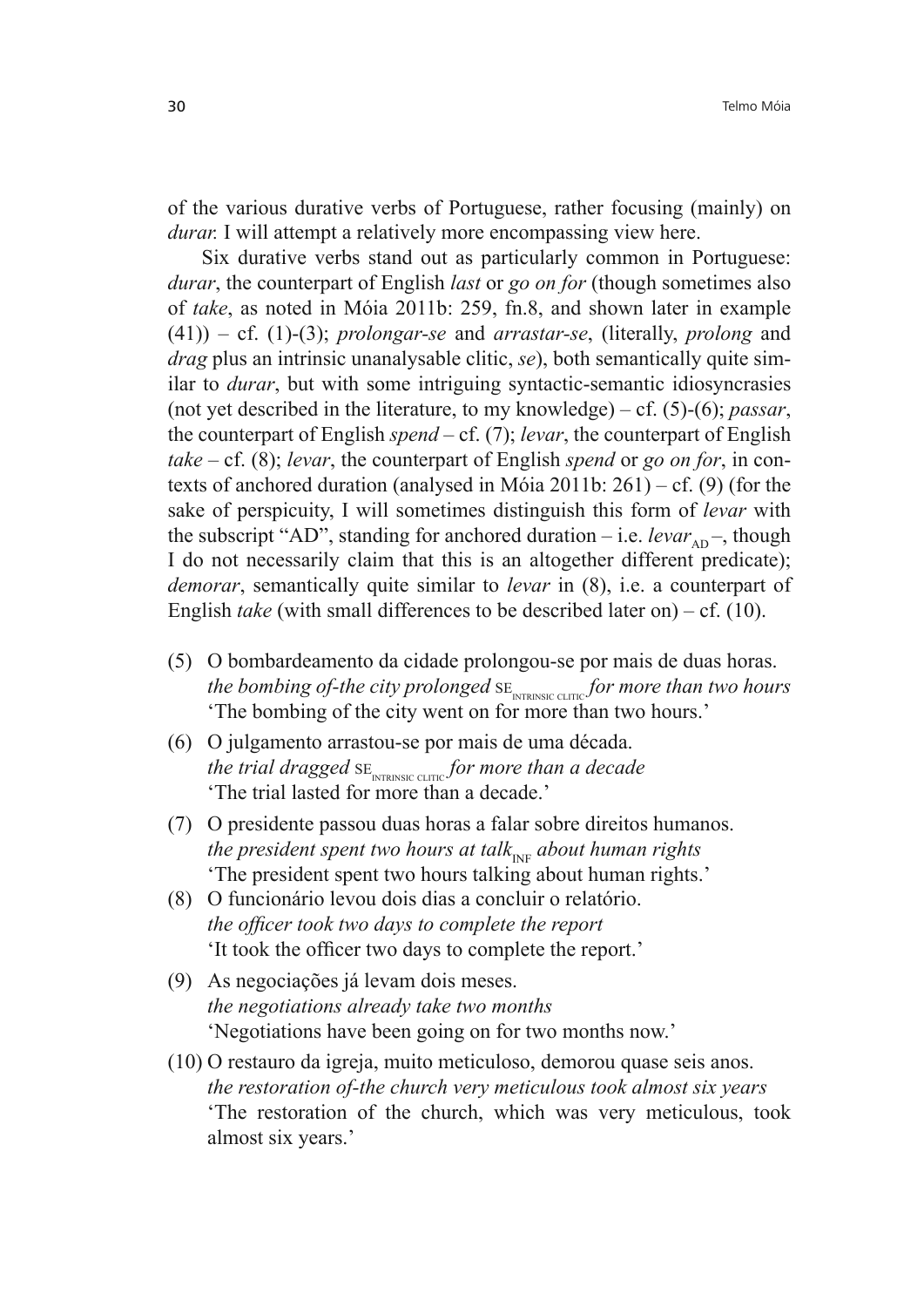I will focus on just these six verbs henceforth. Other (less frequent) durative predicates, whose specificities will not be studied here are, for instance, *perdurar*, *estender-se* or *tardar*, as in the following examples from the *corpus* CETEMPúblico (with glosses provided just for the italicised part, as in any other corpora excerpts hereafter):

- (11) «Uma crise cujas implicações económicas (...) *perdurarão* sem dúvida *durante anos*.» (ext67040-clt-97a-2); «(...) uma injustiça que *perdura há 11 anos*!» (ext713809-nd-91b-2); «A confusão *perdurou* (...).» **(**ext542218-clt-97a-2**)** [economic implications] *will-last.*.. *for years*; [injustice] *lasts there-is 11 years*; [confusion] *lasted*
- (12) «(...) os seus militantes estiveram na primeira linha dos confrontos (...) com as forças policiais, que *se estenderam por* 15 horas (...).» (ext255110-pol-93b-1) [confrontations] SE<sub>INTRINSIC CLITIC</sub> extendend for 15 hours
- (13) «A invasão desencadeada por Hanói (...) não *tardou duas semanas a chegar a Phnom Penh* (...).» (ext949272-pol-95a-1) [invasion] *not took two weeks to arrive to Phnom Penh*

A more exhaustive view of the semantic class of durative predicates, that I will leave for further research, should also take into account the nominal and adjectival representatives, such as *duração* ('duration') – e.g. in the sequences *ter/com uma duração de* ('have/with a duration of') – or *prolongado* ('extended', 'prolonged'), the latter distinguished by the fact that it does not take temporal complements, but rather incorporates an amount of time in its meaning (i.e. *prolongado* is paraphrased by 'that lasts a long time').

- (14) Os trabalhos, que *terão uma duração de cerca de um ano*, vão obrigar ao desvio do trânsito (...). (ext24557-soc-97a-1); «(...) cada utilizador de telefones celulares realiza (...) uma média diária de três chamadas (*com uma duração de 3,7 minutos*) (...).» (ext68302-eco-98a-3) [(road) works] *will-have a duration of nearly of one year*; [(telephone) calls] *with a duration of 3,7 minutes*
- (15) «Depois de negociações *prolongadas*, o terreno acabou por ser comprado pela Câmara Municipal de Oeiras (...).» (ext475234-eco-93b-1) [negotiations] *prolonged*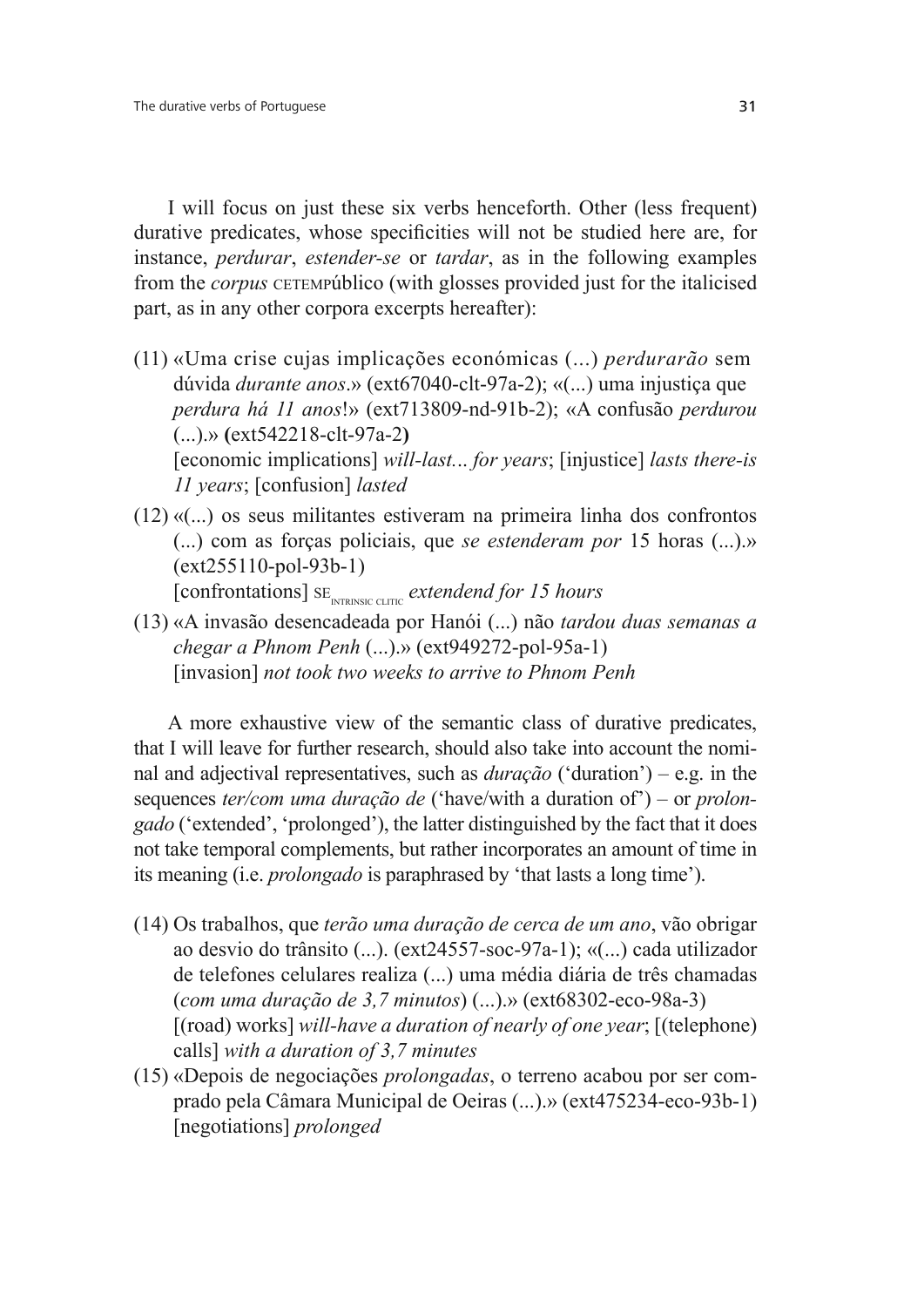The verbs put on center in this paper differ in various syntactic and semantic properties. Three are particularly noteworthy: (i) argument structure and subcategorization properties  $- cf.$  section 1.3; (ii) sensitivity to telicity restrictions – cf. section 1.5; (iii) compatibility with the semantic relations listed in 1.1, and the form of their temporal complements in each  $case - cf.$  sections  $2-4$ .

# *1.3. Argument structure and subcategorization properties of Portuguese durative verbs*

#### *durar, prolongar-se, arrastar-se*

Verbs *durar*, *prolongar-se* and *arrastar-se* are binary predicates. They relate a non-sentential (typically an NP) external argument, representing an eventuality (ev), with a (temporal) internal argument, representing either an amount of time (mt) or a time interval (t): [VERB (ev, mt/t)]. Examples are given in  $(1)$ - $(3)$  and  $(5)$ - $(6)$  above, the first repeated below, as  $(16)$ . English *last* has a similar syntactic behaviour.

(16) O bombardeamento de Guernica durou mais de duas horas.  *the bombing of Guernica lasted more than two hours* 'The bombing of Guernica lasted more than two hours.'

Only cases with eventuality-denoting external arguments will be considered here, though external arguments representing common objects or individuals are also possible, with *durar* (as, for that matter, with *last*) – e.g. *as pilhas duraram mais de dez horas* ('the batteries lasted over ten hours').

Differences concerning the absence/presence of prepositions (or preposition-like connectives) in the internal argument, when it takes the form of a predicate of amounts of time, will be described in sections 2-3. As we will see, these differences separate *durar*, on one side, from *prolongar-se*  and *arrastar-se*, on the other.

Note, still, that the internal argument of these three verbs may be null, with the vague (pragmatically constrained) interpretation "for a long time" or "for some time"; this is more common for *prolongar-se* and *arrastar-se*  than for *durar*: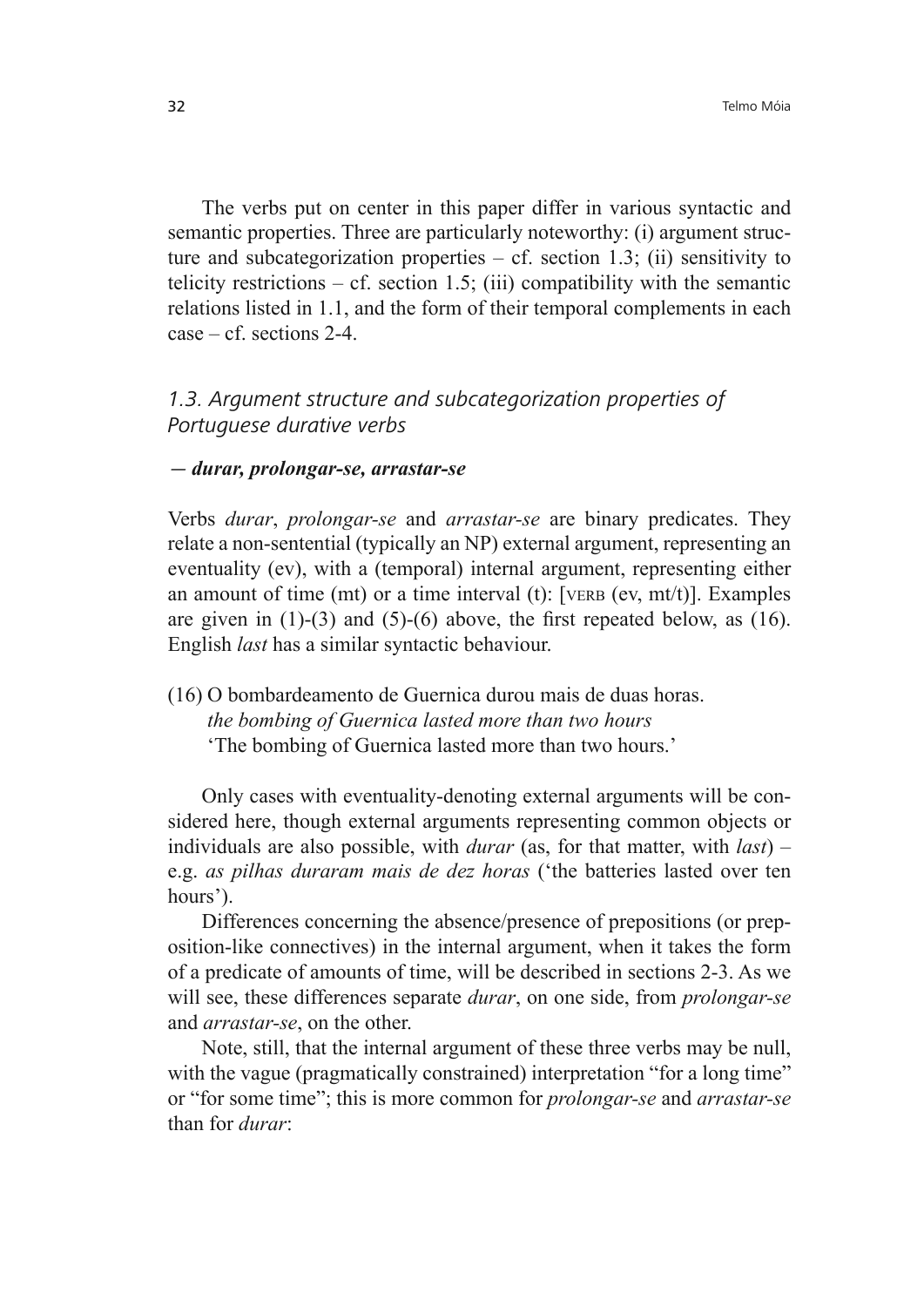(17) «Se calhar, se vivêssemos juntos a nossa relação *não duraria*.» (ext1372256-clt-92b-2); «Se a situação de guerra *se prolongar* estão preparados para todos os cenários (...).» (ext1143451-nd-98a-1); «O conflito, no entanto, *arrastou-se*, acabando por ser constituída uma «troika» (...).» (ext289327-pol-93a-1) [relationship] *not would-last*; [war situation] SE<sub>INTRINSIC CLITIC</sub> prolonged; [conflict] *dragged* SE<sub>INTRINSIC CLITIC</sub>

 *passar*

The verb *passar* can relate three – or alternatively two – arguments, depending on whether it is considered a control or a raising verb, respectively. See (7), repeated below:

(18) O presidente passou duas horas a falar sobre direitos humanos. *the president spent two hours at talk<sub>INF</sub> about human rights* 'The president spent two hours talking about human rights.'

If we take this to be a subject control construction, the verb relates a non-sentential external argument (an NP), representing a common object or individual (x), an internal argument, representing an eventuality (ev), and a second (temporal) internal argument, representing either an amount of time (mt) or a time interval (t). The external argument of *passar* and the external argument in the embedded eventuality-denoting phrase are co-referential, i.e. *passar* has the argument structure [VERB  $(x_{NPi}, ev_{IS NPi}$ ], mt/t)]. The eventuality-denoting internal argument may correspond either to a full (infinitival) sentence, introduced by the preposition  $a - cf.$  (18) –, or to a verbless constituent (e.g. an AP or a PP) with propositional content – cf. (19). English *spend* has a similar syntactic behaviour.

(19) O presidente passou duas semanas {afogado em trabalho / em Roma / com o pai}.

 *the president spent two weeks drowned in work* / *in Rome* / *with the father*

 'The president spent two weeks {immersed in work / in Rome / with his father ?.

An alternative analysis would be to consider that *passar* is a binary predicate – [VERB (ev<sub>xp</sub>, mt/t)] –, associated, in sentences like (18) or (19),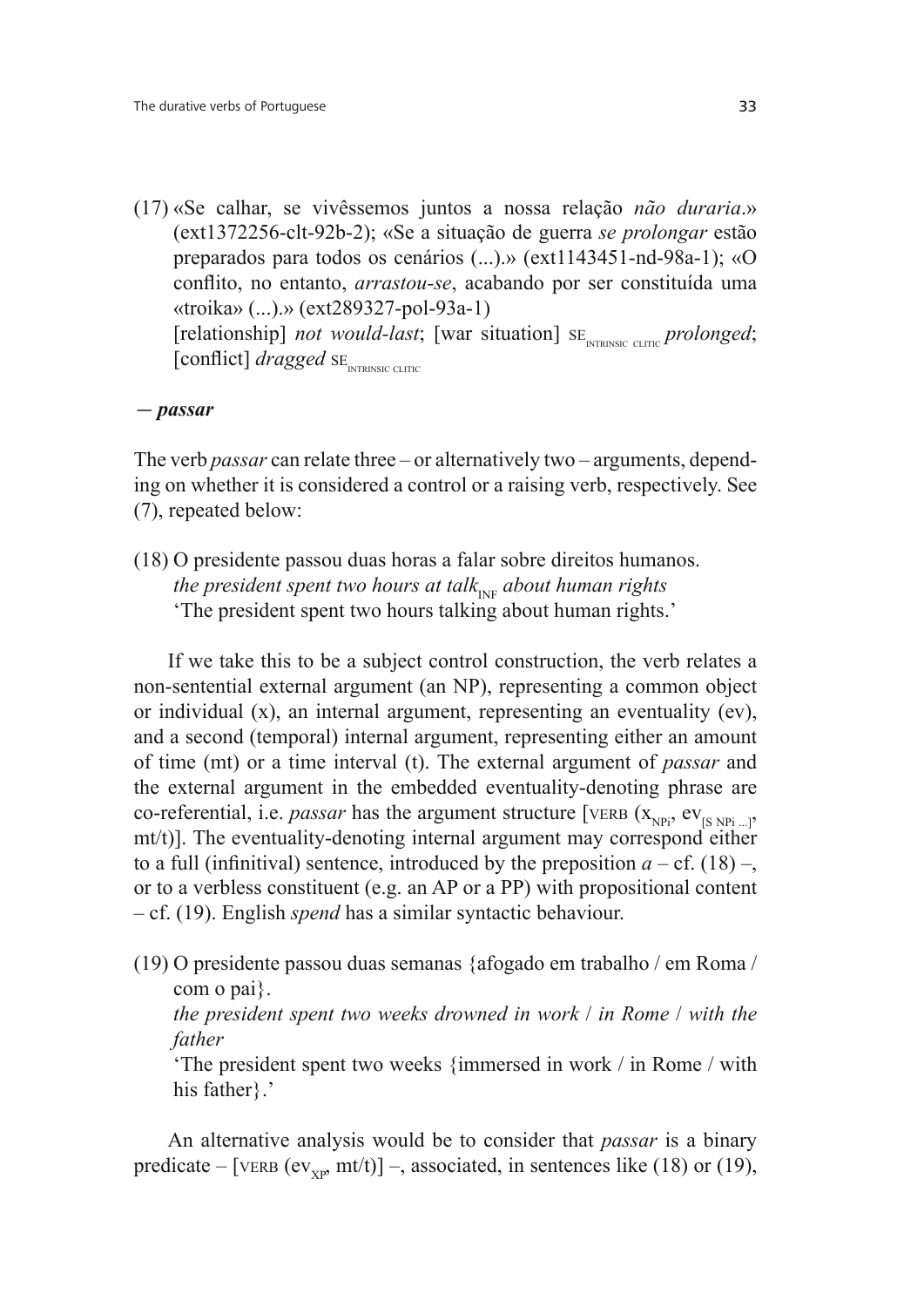to raising, rather than control. The fact that *passar* combines with meteorological (zero-argument) verbs – cf. (20) below – seems to go in favour of this analysis. This does not necessarily hold for English *spend*, which seems incompatible with zero-argument verbs.

(20) Hoje, passou duas horas a chover. *today spent two hours at rain*<sub>INF</sub> 'Today, it rained for two hours.'

I will not take a stand on the issue of whether *passar* is a ternary-control or a binary-raising verb in sequences like (18)-(19), since this is immaterial to the goals of this paper.

### *levar, demorar*

With the durative meaning relevant for this work, verbs *levar* and *demorar* can be used in two different ways (a third use, exclusive to *levar*, will be mentioned afterwards):

(i) as binary predicates, with an argument structure similar to that of *durar*, *prolongar-se* and *arrastar-se*<sup>(3)</sup>; this is illustrated for *demorar* in (10) above, and for *levar* in

(21) A remoção dos escombros levou quatro horas. *the removal of-the debris took four hours* 'The removal of the debris took four hours.'

(ii) as ternary/binary predicates, with an argument structure similar to that of *passar* in (18); *levar* and *demorar* are distinguished from *passar*, with respect to argument structure, in (at least) three properties – their eventuality-denoting internal argument is always sentential (not a verbless AP or PP, for instance(4)) and may also be introduced by the preposition *para* 

<sup>(3)</sup> With *levar* and *demorar* the external argumental can also be an infinitival sentence (whereas with *durar*, *prolongar-se* and *arrastar-se* this is normally not the case): «Para Paulo Domingos, *votar leva o dia inteiro*.» (CETEMPúblico, ext972797-nd-91b-2); «Funcionamos em equipas de quatro elementos e rodamos por vários palcos. *Montar demora cerca de uma hora e meia*.» (CETEMPúblico, ext1381493-soc-98b-1) (glosses: *vote<sub>INF</sub> takes the day entire*; *set-up*<sub>INF</sub> [*a stage*] *takes nearly of one hour and half*).

<sup>(4)</sup> This is possible, however, for *levar* in the exceptional, somewhat informal structures, where it is used as a synonym of *passar/spend*, not of *take* – cf. section 1.5, example (37).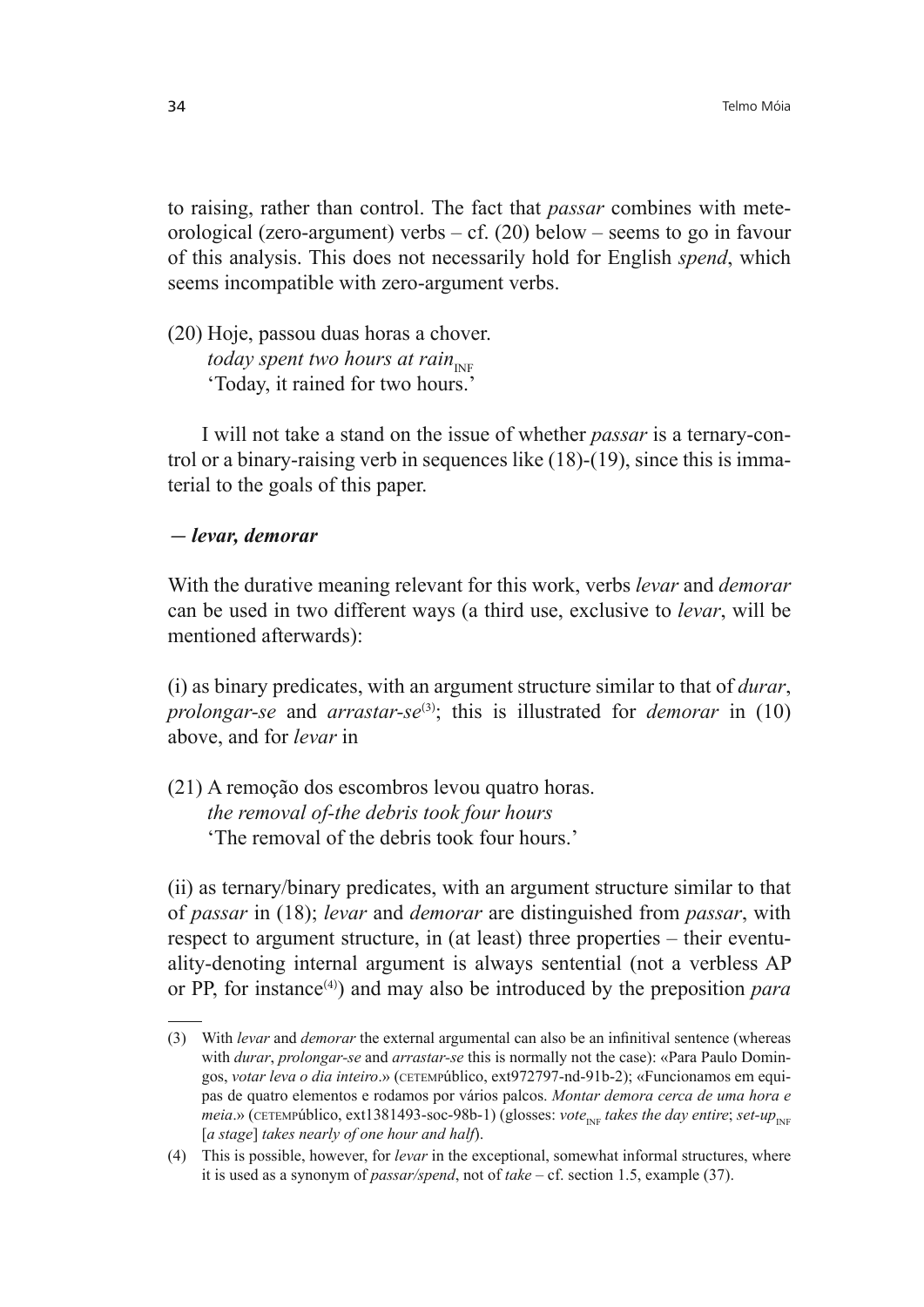(besides  $a$ ) – cf. (22)-(23); the main subject of the sentences in which they occur very often correlates with the internal argument (rather the external argument) of the embedded infinitival, which is a clear passive participial construction or a bare infinitival structure with passive meaning/structure<sup>(5)</sup>  $-$  cf.  $(24)^{(6)}$ .

- (22) O funcionário levou dois dias {a / para} concluir o relatório. *the officer took two days to / for complete the report* It took the officer two days to complete the report.'
- (23) Os bombeiros demoraram duas horas {a / para} apagar o incêndio. *the firefighters took two hours to / for extinguish the fire* It took the firefighters two hours to extinguish the fire.'
- (24) O incêndio {levou / demorou} duas horas a {ser apagado / apagar}. *the fire took / took two hours to be extinguished / extinguish* It took two hours to extinguish the fire.'

The possibility of using *levar* and *demorar* in undisputed binary structures with zero-argument verbs in the embedded clause (which favours a raising analysis) seems more restricted, although not impossible, as the following examples show:

- $(25)$  Hoje, levou mais tempo do que o habitual a ficar noite cerrada. *today took more time than the usual to stay night closed* (= 'be pitch dark')
- (26) Hoje, demorou muito a anoitecer. *today took a-lot to come-the-night* (= 'grow dark')

<sup>(5)</sup> Cf. the possibility of adding an agentive phrase headed by *por*  $('by')$  to the bare infinitive: «(...) a narrativa é servida por um desenho sumptuoso e barroco que *levou dez anos a realizar pelo desenhador Jean-Claude Gal*.» (CETEMPúblico, ext1475848-clt-93a-1) (gloss: *took ten years to make by the artist Jean-Claude Gal*).

<sup>(6)</sup> Apparently, this is not so common in English (at least with a participial passive), but the construction appears in corpora, as the following examples from the Corpus of Contemporary American English illustrate: «Similarly, Christiaan Eijkman and Gerrit Grijn showed in the 1890s that whole-grain rice prevented beriberi (...), but *those findings took 10 years to be accepted*.» (American Heritage, 2000); «(...) but the necklace is 150 carets of colored diamonds that *took two years to assemble*.» (ABC\_GMA, 1997). Just to have an idea of the prevalence of the passive construction in Portuguese, of the 158 unequivocally relevant results yielded by the search "levou" [] {0,1} "horas|dias|meses|anos", 107 (68%) have a passive structure  $(26$  participial, 81 bare infinitival) and 51 an active structure.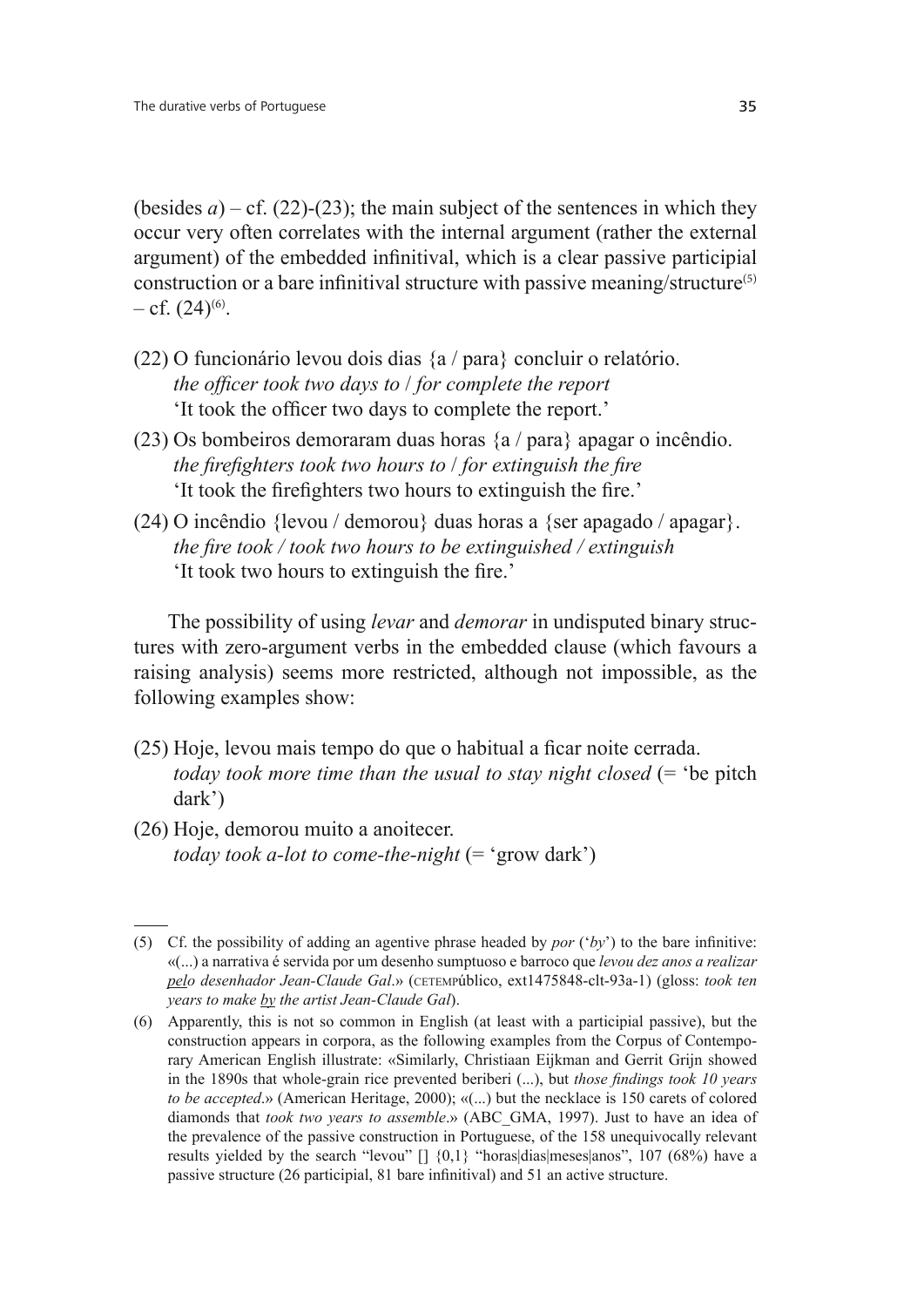Structures with expletive subjects, and two internal arguments, like the following, also favour the raising analysis:

(27)«A Expo está praticamente pronta: *levou cinco anos a construir* (...) *mil metros quadrados de superfície urbanizada*.» (ext649260-clt-91b-1) *took five years to build 650 thousand metres square of surface urbanised* 

With respect to *levar* and *demorar*, it is important to stress that only durative readings (whether involving strict duration or durative temporal location) are relevant in this paper. Very often, especially when the preposition *para* is used, these two verbs are associated with a different non-durative reading, termed "inceptive", that I will henceforth ignore. In this reading, the stated amount of time refers to the time span separating a contextually given perspective point from the beginning of the described eventuality, and sentences are equivalent to those containing time adjuncts like *passado* X-TIME ('after X-TIME'); they express temporal distances (cf. Móia and Alves 2001) rather than duration. Examples:

(28)«(...) o Estrela limitou-se praticamente a esperar pelo adversário no seu meio-campo (...). *Levou 38 minutos para fazer o primeiro remate a sério à baliza de Palatsi* (...).» (ext230017-des-98b-2) *[it]* took 38 minutes to make the first shot in earnest to-the goal of Palatsi 'Only after 38 minutes did it take the first serious shot on Palatsi's goal.'

(29)«O pessimismo de todos começou a ser combatido bem cedo. *Demorou sete minutos para se ver o primeiro remate do Benfica*, mas valeu a pena para os espectadores.» (ext317900-des-97b-1) *took seven minutes to*  $SE$ <sub>IMPERSONAL CLITIC</sub> *see the first shot of-the Benfica* 'Only after seven minutes was the first shot on goal from Benfica taken.'

Finally, note that the internal argument of *demorar* – like *durar*, *prolongar-se* and *arrastar-se* (cf. (17)), and unlike *levar* and *passar* (or, for that matter, English *take*, which normally translates *demorar*) – may be null, with the interpretation "a long time". In these cases, *demorar* is better translated (and glossed) as *take long*:

(30)«Foi então apresentado um pedido de constituição da sociedade (...), cujo deferimento *demorou*.» (ext13300-eco-92a-1); «O fogo, esse, *não demorou a ser extinto*, já que às 6h10 os trabalhos estavam concluídos.» (ext75344-soc-98a-1)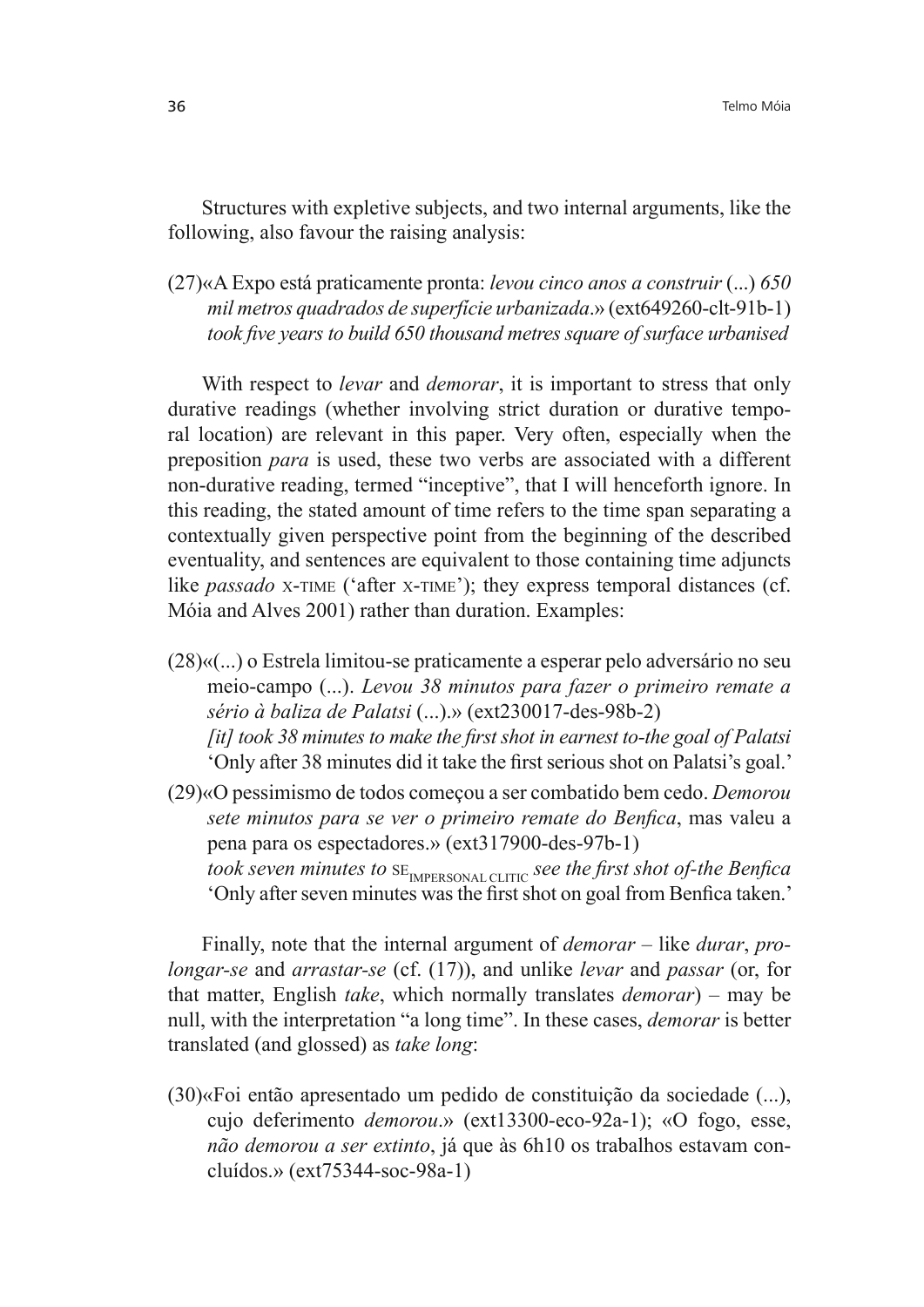[acceptance (of request)] *took-long*; [fire] *not took-long to be extinguished* 

 $-\textit{levar}_{\text{AD}}$ 

The verb *levar* can also be used as a binary predicate in a construction where it expresses anchored, rather than non-anchored duration, which I separate here for the sake of clarity (given its distinctive properties). In this construction – illustrated in (9), repeated below as (31) –, *levar* combines with atelic descriptions and corresponds more to English *spend* or *go on for* than to English *take*:

(31) As negociações já levam dois meses. *the negotiations already take two months* 'Negotiations have been going on for two months now.'

Note that, if the verb is changed to the simple past (*levaram*, instead of *já levam*), to express non-anchored duration, its meaning changes completely, becoming equivalent to English *take*.

*Levar* seems able to convey anchored duration also in constructions with eventuality-denoting verbless constituents with propositional content, where – again – either a control or a raising analysis can be hypothesized:

(32) O jogador já leva dois meses {lesionado / no hospital / sem jogar}.  *the player already takes two months injured* / *in-the hospital* / *without play*

 'The player has {been injured / been in the hospital / not played} for two months now'

Curiously, however, in these cases, if the verb is changed to the simple past (*levou*, instead of *já leva*), to express non-anchored duration, its meaning does not become equivalent to English *take*, but rather remains equivalent to English *spend* or *go on for*. More on this in section 1.5.

# *1.4.Semantic equivalence between verb-complement combinations and duration adjuncts*

It is relevant to underline that the pairing of a durative verb and a temporal complement conveys the same temporal information as can be obtained from the use of a time adjunct applied to an eventuality-denoting sequence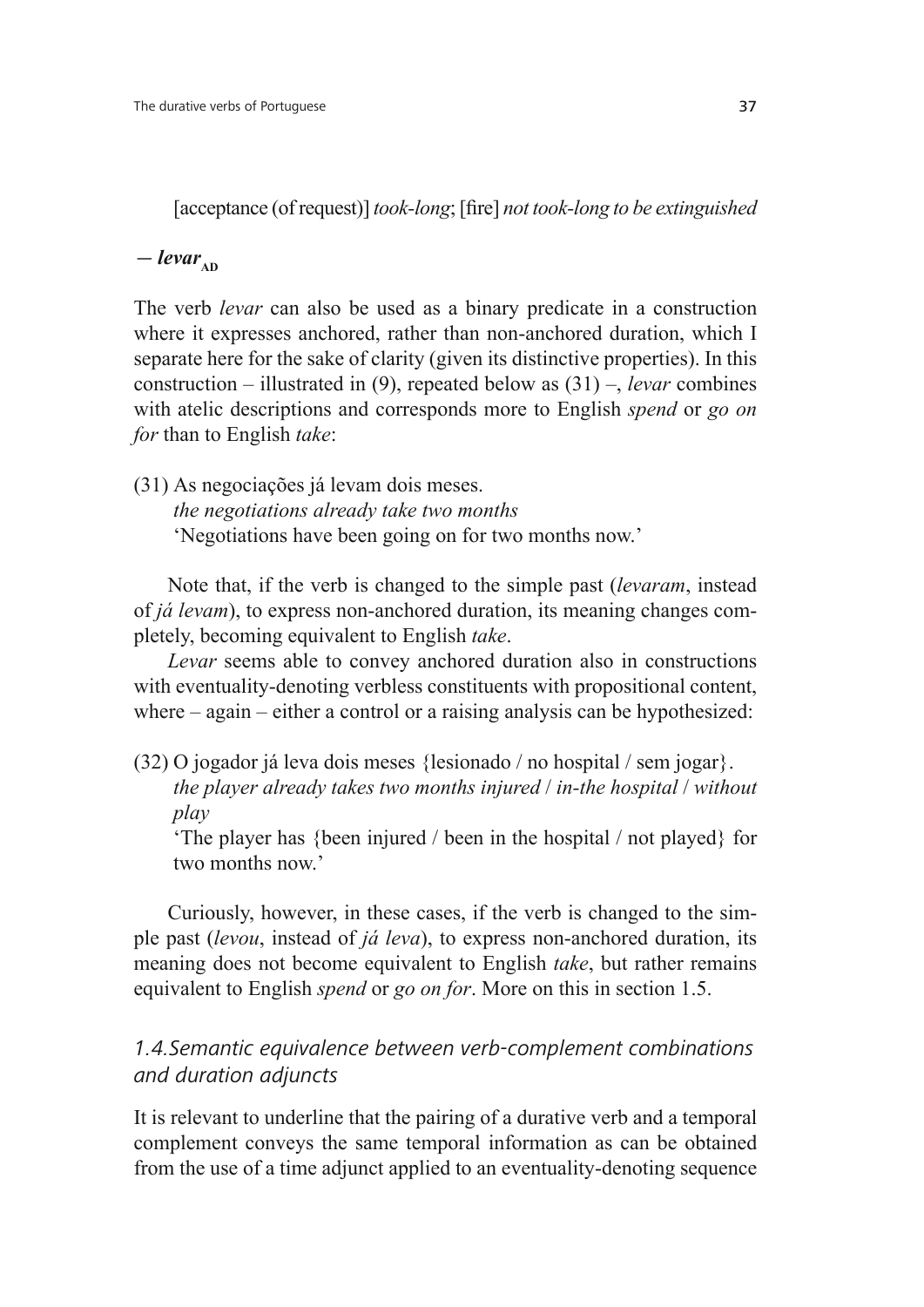(cf. Móia 2006: 43-44; 2011b: *passim*). The exact correspondences vary with the type of semantic relation expressed. I will just illustrate here the case of non-anchored duration, but, as we will see later, the same applies to all other cases.

Sentences (expressing non-anchored duration) with atelic eventualities – and, typically, *durar*, *prolongar-se*, *arrastar-se* or *passar* – are equivalent to sentences with time adjuncts headed by the preposition *durante*<sub>1</sub> ('for'), or, especially in contemporary Brazilian Portuguese, the synonymous preposition  $por^{(7)}$  (cf. Móia 2001, 2006).

- (33) a. O bombardeamento de Dresden **durou três dias**. [VERB+COMPLEMENT] *the bombing of Dresden lasted three days* 'The bombing of Dresden lasted three days.'
	- b. Dresden foi bombardeada {**durante** / **por** [BP]} **três dias**. [TIME ADJUNCT]  *Dresden was bombed for* / *for three days* 'Dresden was bombed for three days.'

Sentences (expressing non-anchored duration) with telic eventualities – and, typically, *levar* or *demorar* – are equivalent to sentences with time adjuncts headed by *em* ('in'):

- (34) a. O funcionário **levou dois dias** a concluir o relatório. [VERB+COM-PLEMENT] *the officer took two days to complete the report* 'It took the officer two days to complete the report.'
	- b. O funcionário concluiu o relatório **em dois dias**. [TIME ADJUNCT] *the officer completed the report in two days* The officer completed the report in two days.'

<sup>(7)</sup> Common duration phrases headed by *por* have been used in European Portuguese since very early times – cf. «E, como ouvesse aly estado *por tres anos emteiros*, acomteçeo em aquelle lugar meesmo que pasou de aquesta vida outro fraire de gramde perfeiçom (...)» (*Crónica da Ordem dos Frades Menores*, 13th century, *apud* Corpus do Português, Davies-Ferreira). In e.g.  $19<sup>th</sup>$  century Portuguese literature, they are still common – cf. «Partindo depois para a fronteira (...), guerreou *por vinte anos* os sarracenos.» (*corpus* Vercial, id=«História de Portugal II Prosa AH», Alexandre Herculano). However, in contemporary European Portuguese, they are no longer frequent (except in some exceptional cases – cf. Móia 2001: 417). A sequence like *foi casado por dez anos*, instead of *foi casado durante dez anos*, is therefore unlikely to occur in Portuguese (as opposed to Brazilian) contemporary texts.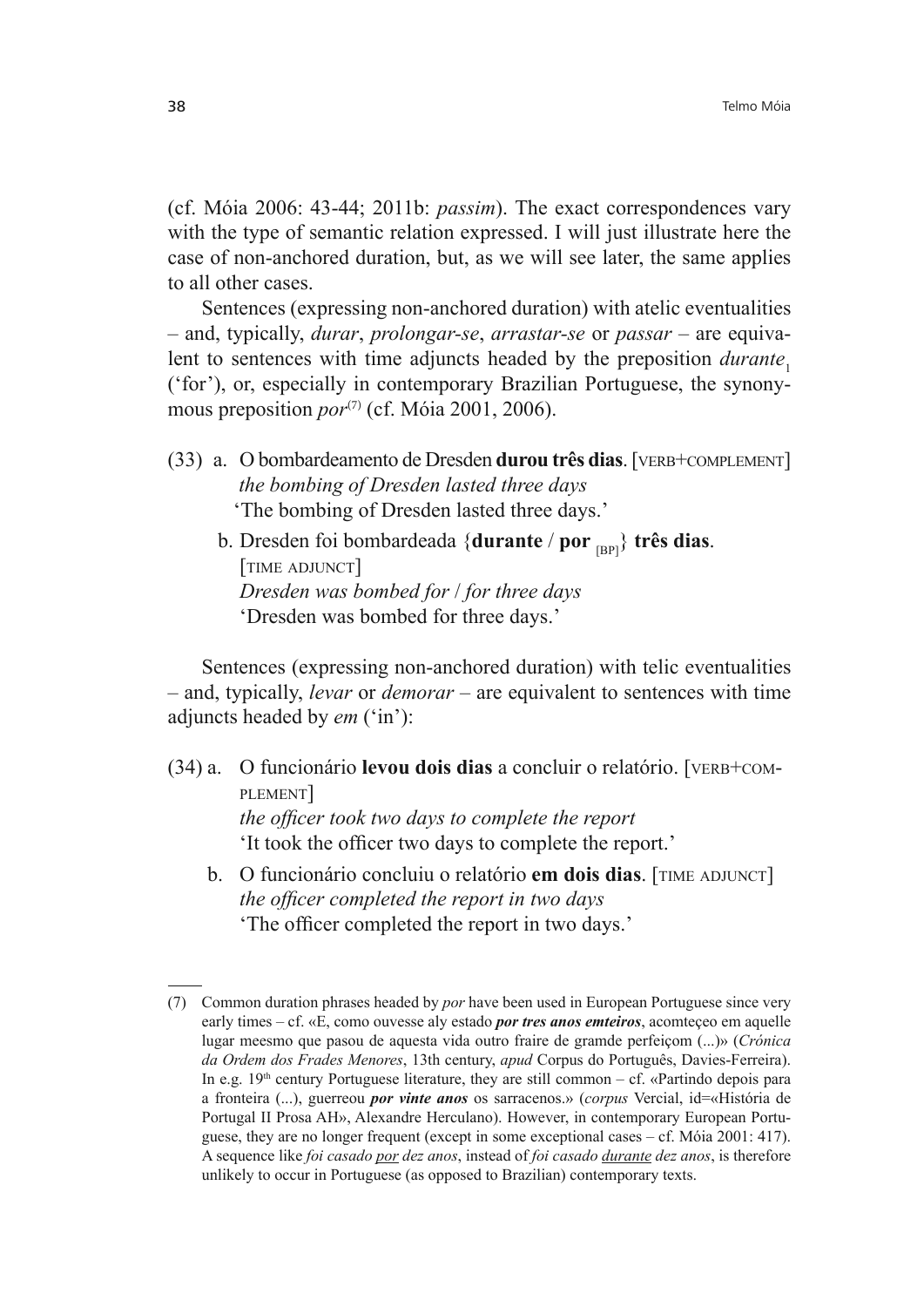### *1.5. Sensitivity to telicity of Portuguese durative verbs*

There seems to be a strong tendency to use different verbs for different telicity values (of the eventuality-describing argument) $(8)$ . This is the case both in English (cf. e.g. Dowty's 1979 use of the "*spend-an-hour/take-anhour* distinction") and Portuguese (cf. e.g. Móia: 2006, 47-50). In Portuguese, the regular, most frequent, correspondences are given in (35). All sentences presented up to now involve these correspondences.

(35) *durar, prolongar-se, arrastar-se, passar,*  $levar_{AD} \Rightarrow$  *descriptions of* atelic eventualities; *levar*, *demorar*  $\Rightarrow$  descriptions of telic eventualities

However, with some Portuguese verbs – chiefly, four of them *(levar, durar, prolongar-se* and *arrastar-se*) – these telicity correspondences seem more a tendency than a strict grammatical restriction. This diverges from what happens with duration adjuncts, where regular correspondences – use of connective *em* ('in') for telic descriptions, and *durante* ('for'), and the like, for atelic descriptions (as described in the previous section) – are always complied with. The **exceptional (grammatical) possibilities**, observed in corpora data, and partially noted in Móia  $(2011a)^{(9)}$ , are as follows:

- (36) a. *levar*  $\Rightarrow$  descriptions of atelic eventualities (very common, somewhat informal registers)
	- b. *durar*, *prolongar-se*, *arrastar-se*  $\Rightarrow$  descriptions of telic eventual ities (relatively infrequent, apparently limited to activity/accom plishment ambiguous expressions);

The three other verbs – *passar*, *levar*<sub>AD</sub> and *demorar* – are unique in that they seem to combine only with atelic and telic descriptions, in the first two and the third cases, respectively (with hardly any exception).

Let us consider the situations in (36a) and (36b) separately, since they are unalike.

The possibility mentioned in (36a) exists in at least two situations:

<sup>(8)</sup> I will ignore here all the (possibly intricate) issues regarding the determination of the telicity values of eventuality-denoting NPs.

<sup>(9)</sup> Móia (2011a) notes the exceptions with *durar* (p. 259, fn.8).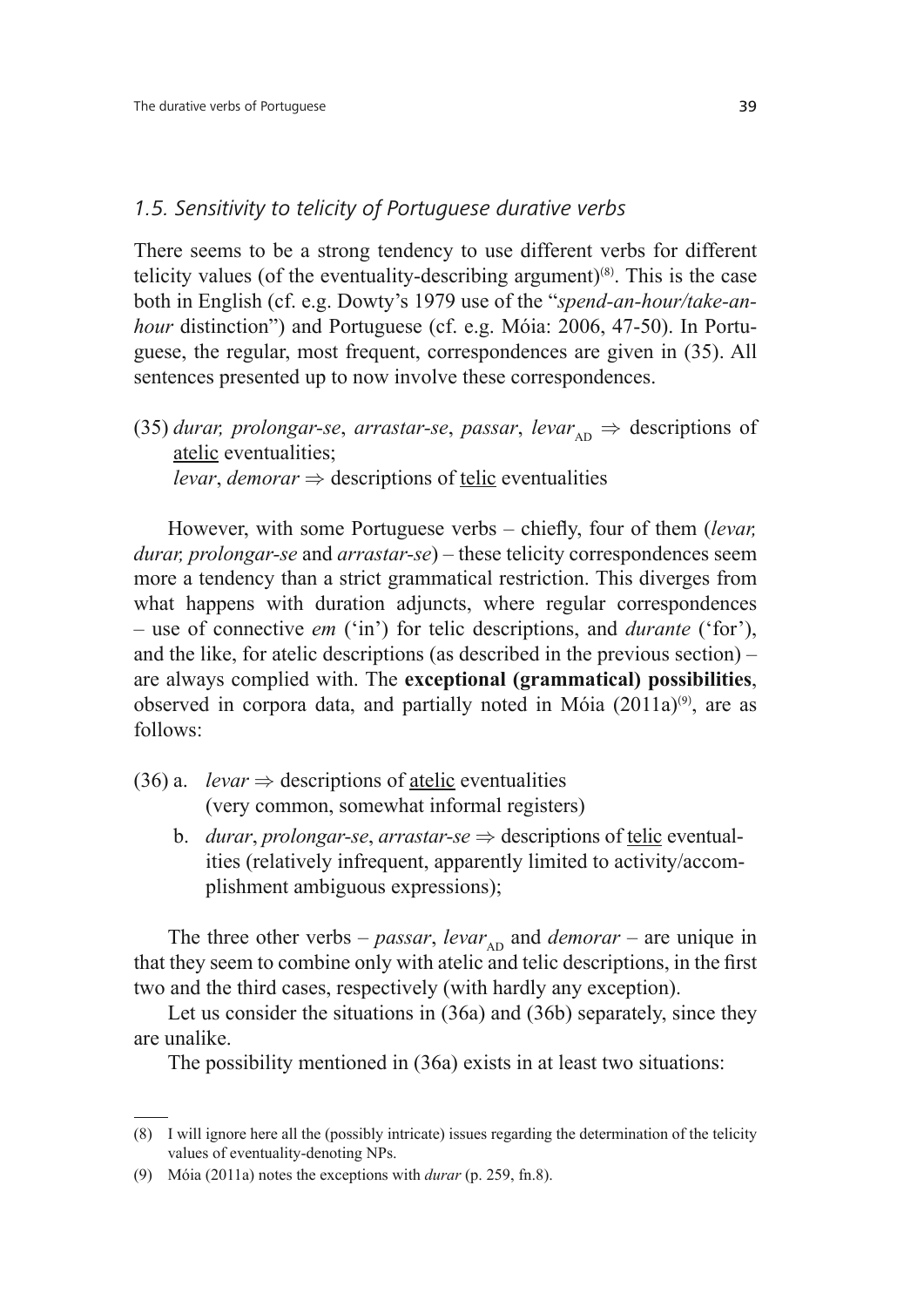(i) when *levar* combines with non-sentential arguments with propositional – typically stative – content (e.g. an AP or a PP); in this situation, given the stative character of the described eventuality, *levar* is unequivocally equivalent to *passar* (or *estar*) and English *spend* – cf. (32) above; the structure is considered slightly marginal for some speakers:

(37) O jogador levou dois meses {lesionado / no hospital / sem jogar}.  *the player took/spent two months injured* / *in-the hospital* / *without play* 'The player {was injured / was in the hospital / did not play} for two months.'

(ii) when *levar* combines with clearly activity-describing infinitival arguments, with active structure and headed by  $a^{(10)}$ , as in the corpora examples (38), containing the (atelic) verbs or verbal expressions *explicar* ('explain'), *investigar* ('investigate') and *pregar no deserto* ('preach in the desert'); in these contexts (which are relatively common, though slightly unexpected in formal registers, in my opinion), *passar* can readily occur, with equivalent interpretation:

(38)«(…) [o candidato] *levou toda a campanha a explicar que* o PRD já não era o mesmo (…).» (ext612007-pol-95a-2); «Calvi *levou anos a investigar em Itália* (...).» (ext627382-clt-95b-1); «O Tribunal de Contas *levou quatro anos a pregar no deserto*.» (ext302563-eco- $96b-1$ )  $\equiv$  *PASSOU took/spent all the campaign at explain<sub>INF</sub> that...; took/spent years at investigate<sub>INF</sub> in Italy*; *took*/*spent four years at preach<sub>INF</sub> <i>in the desert* 

The fact that *levar* X-TIME/X-INTERVAL  $a$  V<sub>INE</sub> can combine with activity-descriptions (with the same meaning as *passar*) leads to inconvenient ambiguities, when descriptions of culminated processes are used: in a nonshifted reading, in which the culmination took place, *levar* is equivalent to *demorar* and English *take*; in a shifted culminated process > process reading (*sensu* Moens), corresponding to a relatively more informal register, the culmination did not take place, and *levar* is equivalent to *passar*  and English *spend* (as in (38)). In other words, the interpretation of *levar*  X-TIME  $a$  V<sub>INF</sub>, in these circumstances, is open to doubt (as to whether the

<sup>(10)</sup> When the infinitival structure has a passive structure – cf.  $(24)$  –, *levar* seems to be unambiguously equivalent to English *take* and Portuguese *demorar*. The same happens when *para*, rather than  $a$ , is used before the infinitival complement.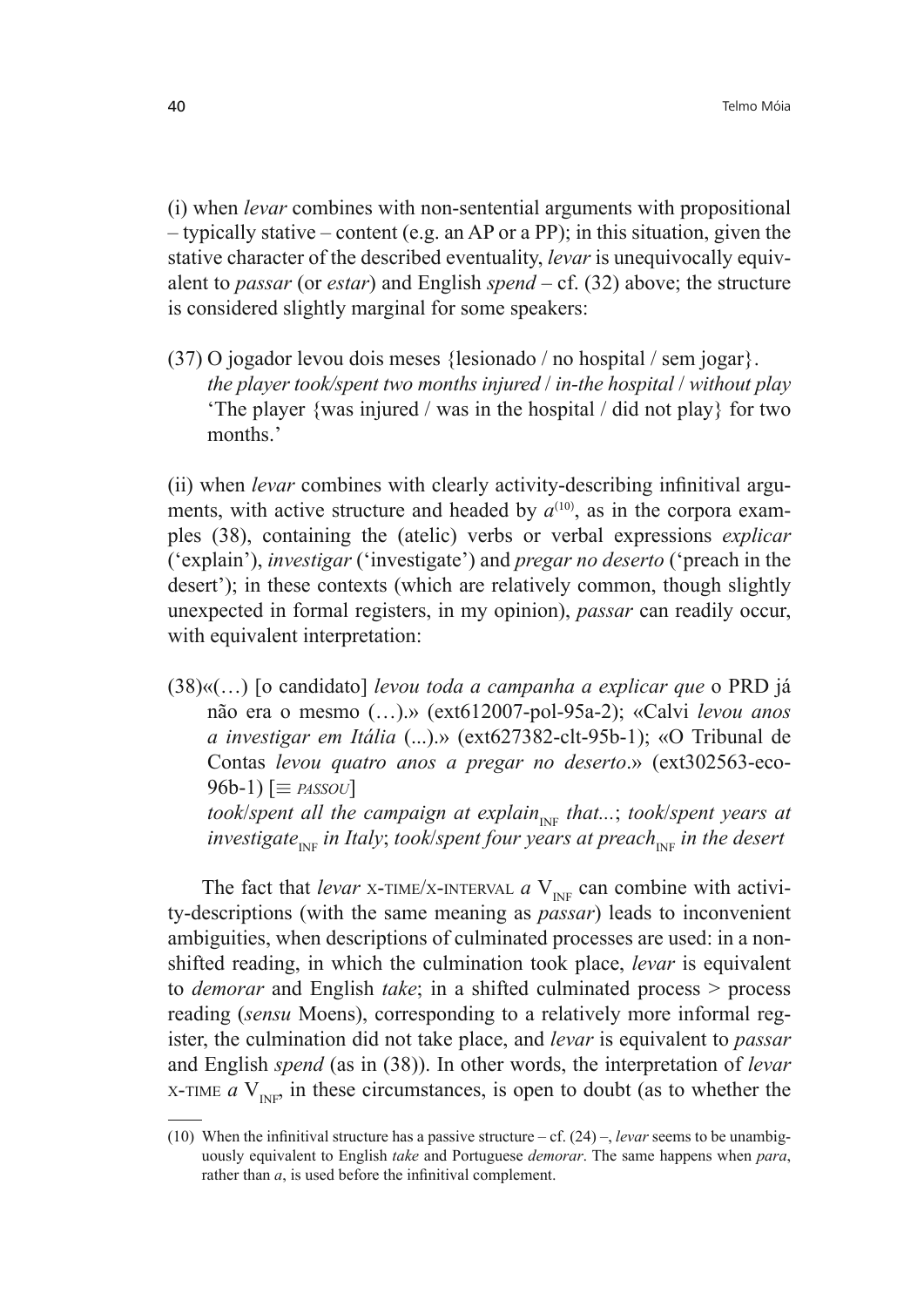culmination occurred or not). Here are two examples, of ambiguous telic/ atelic interpretation (dubious as to whether the player recovered or the student finished reading the book, respectively):

- (39) O jogador levou {dois meses / o fim-de-semana inteiro} a recuperar. *the player took two months* / *the weekend entire to recover the player spent two months / the weekend entire at recover*<sub>INF</sub>
- (40) O estudante levou {dois meses / o fim-de-semana inteiro } a ler Os Maias. *the student took two months* / *the weekend entire to read* Os Maias *the player spent two months / the weekend entire at read<sub>INF</sub> Os Maias*

The extraordinary possibilities in (36b) are illustrated in the three CET-EMPúblico examples below. They include *durar*, *prolongar-se* and *arrastar-se* combined with accomplishment-describing NPs, with nouns *leitura*  ('reading'), *construção* ('construction') and *recuperação* ('restoration'), and entailing completion. Obviously, verbs *levar* and *demorar* can readily occur here, with the same exact meaning, and are possibly felt as more natural.

- (41)«Devido à complexidade do processo, *a leitura do acórdão durou cerca de uma hora*.» (ext46998-soc-94a-2) (cf. similar example in  $Móia 2011a: 259, fn.8$  [ $\equiv$  *LEVOU, DEMOROU*]  *the reading of-the court's-verdict lasted*/*took nearly of one hour*
- (42) «(...) os arguidos eram profissionais dedicados», frisa o acórdão, *cuja leitura se prolongou por cerca de duas horas e meia.*»  $\equiv$  *LEVOU*, *DEMOROU*] *whose reading*  $SE_{\text{INTRINSIC CLITIC}}$  *prolonged for* (= 'took') *nearly of two hours and half*
- (43) «(...) mais de 110 mil contos foi quanto a ARSS gastou na construção desta unidade, verba foi sucessivamente aumentada uma vez que *a construção se arrastou por quase quatro anos*.» (ext1361688-soc-93a-2); «(...) o Governo decidiu antecipar em dois meses, sem aviso prévio, a inauguração de *um edifício cuja recuperação se arrastou*   $durante$  *dez anos*.» (ext903341-soc-95b-2) [ $\equiv$  *LEVOU, DEMOROU*] *the construction*  $SE_{INTRINSIC CLITIC}$  *dragged for* (= 'took') *almost four years*; *a building whose restoration*  $SE_{\text{INTERNSIC CLITIC}}$  *dragged for* (= 'took') *ten years*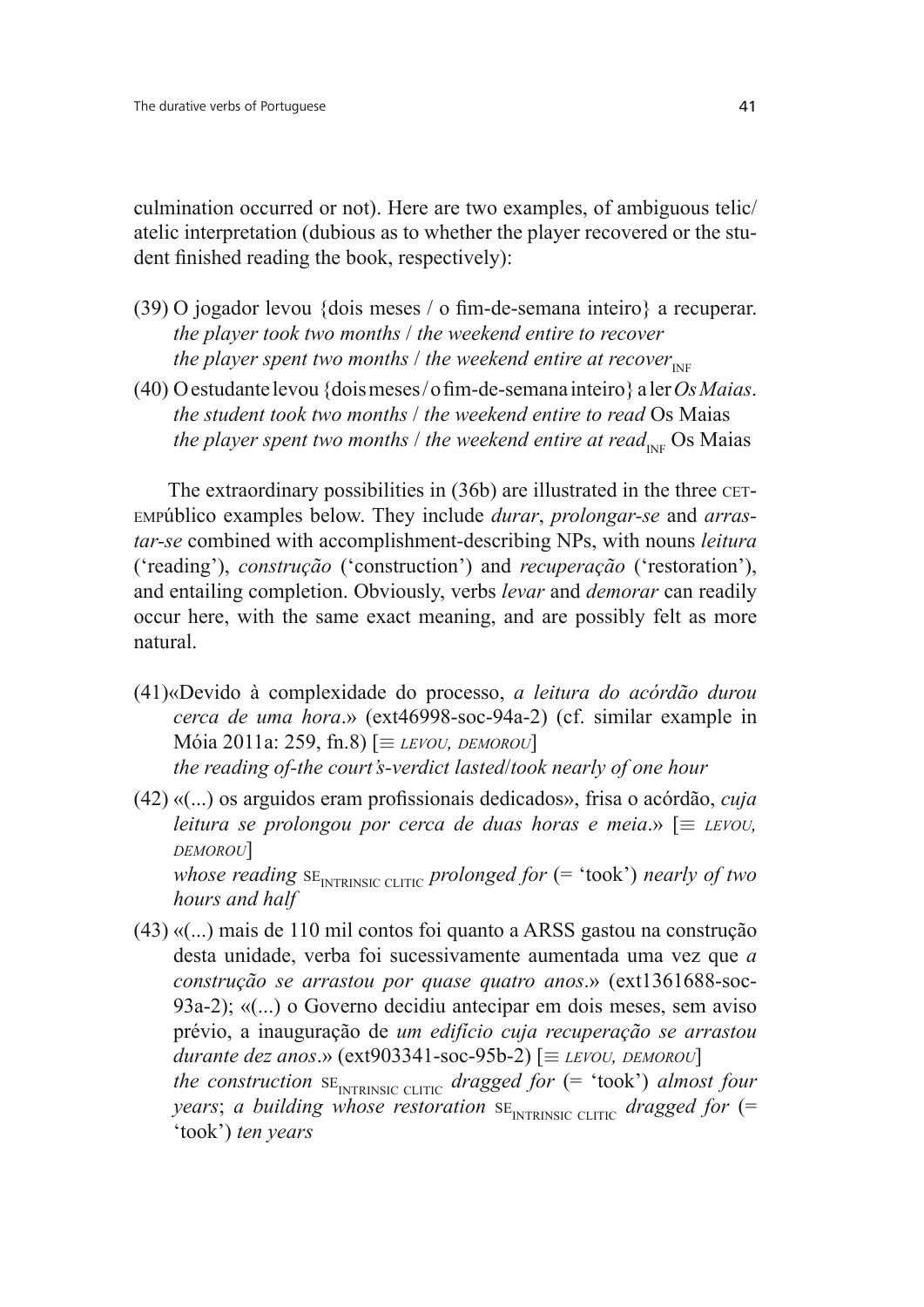The technical analysis of these structures is open to debate (as is whether the analysis is the same for all the verbs involved or somehow varies). The eventuality-denoting NPs used in these texts might be taken as descriptions of activities, rather than accomplishments (since they are genuinely ambiguous between the two readings, either referring to a preparatory phase+culmination aggregate, or to [part of] a preparatory phase), with the information that the culmination occurred being contextually/ pragmatically elicited<sup> $(11)$ </sup>. In this analysis, the use of the durative verbs at stake would be regular, not extraordinary. However, it must be stressed that the culmination did in fact happen and – more vitally – that the amount of time mentioned in the complement is the duration leading up to the culmination (not just of some part of the preparatory phase, as is the regular case in Aktionsart shifts accomplishment  $>$  activity; cf. Moens 1987). These sequences represent, therefore, *de facto* accomplishments and are, to that extent, exceptional and worthy of notice.

In the next three sections, I will make a more detailed grammatical analysis of the selected six durative verbs in the three types of environments illustrated in section 1.1: non-anchored duration, anchored duration, and durative temporal location.

### **2.Durative verbs expressing non-anchored duration**

# *2.1.Default incompatibility of Portuguese durative verbs with temporal prepositions*

One of the most interesting grammatical properties of durative verbs, when expressing non-anchored duration, as noted in Móia (2011b: 259-260) is their incompatibility with the prepositions that head duration adjuncts: durante<sub>1</sub> / por ('for'), and *em* ('in'). In other words, in these contexts (with the remarkable exception of *prolongar*-se and *arrastar-se*, that will be discussed in section 2.2), complements of durative verbs have to be bare predicates of amounts of time and cannot be homonyms of duration adjuncts. This is of course predicted, if we assume that durative verbs and durative prepositions have the same semantic role (cf. section 1.4 above) – ascribing the mentioned amount of time to the described eventuality. The presence of both elements is therefore a – normally repudiated – redundancy.

<sup>(11)</sup> Cf. also Brito & Oliveira (1997).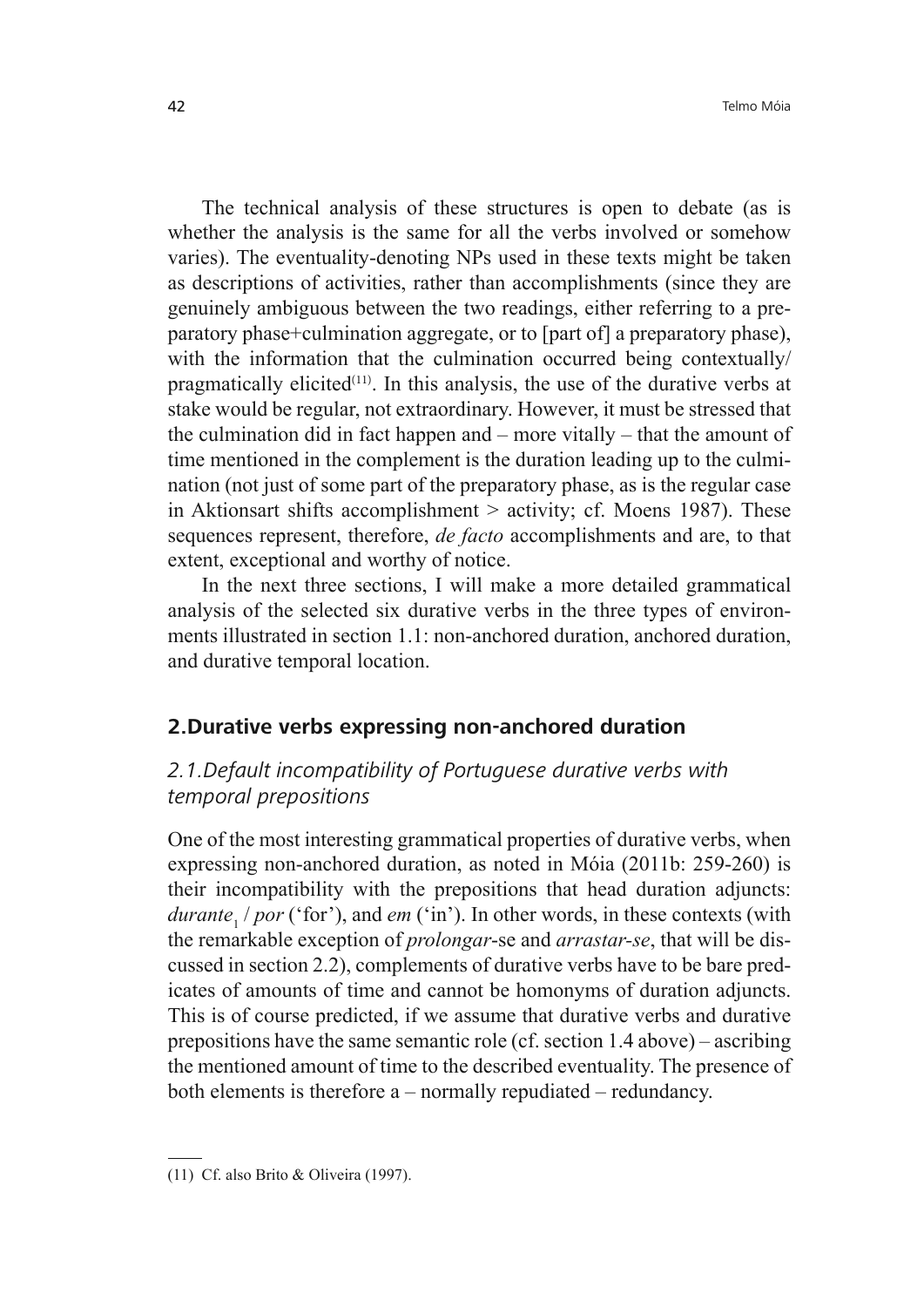- (44) \*O bombardeamento da cidade durou durante mais de duas horas. *the bombing of-the city lasted for more than two hours*
- (45) \*O presidente passou durante duas horas a falar sobre direitos humanos. *the president spent for two hours at talk<sub>INF</sub> about human rights*
- (46) \*O funcionário {levou / demorou} em dois dias a concluir o relatório. *the officer took / took in two days to complete the report*

There is, however, intriguing interlinguistic – and also intralinguistic – variation with respect to (the possibility of) redundant or expletive duration connectives, though only for a very limited set of verbal predicates. For instance, English admits both *last* <sup>X</sup>-TIME and the equivalent *last for* <sup>X</sup>-TIME, as pointed out in Móia (2011b: 260) and illustrated in the examples from the Corpus of Contemporary American English, in (47); French allows *durer pendant* X-TIME, besides simple *durer* X-TIME, as shown in (48):

- (47) «This preliminary hearing was only supposed to *last two days* (...)» (CBS\_SatEarly, 2007); «Often headache deteriorates throughout the day and can *last for days or weeks*» (Practice Nurse, 2011)
- (48) «Cette discussion va encore *durer pendant quelques mois*.» (europarl.europa.eu, *apud* www.linguee.com)

It is also curious to note that a few examples of redundant duration connectives with the Portuguese verb *durar* can be found in corpora (Móia 2011b: 260). These are rare, though, and very marginal – or even totally ungrammatical – to most speakers. In the Portuguese corpus CETEMPúblico, there are only 3 examples with (adjacent) *durar durante* X-TIME, given in (49); in The Brazilian corpus NILC-São Carlos, there are no instances of *durar durante* X-TIME and only one example of *durar por X*-TIME (or the relevant type)<sup>(12)</sup>.

(49) «O efeito do LSD (...) costuma *durar durante cerca de 10 horas*.» (ext1117264-clt-soc-93a-2); «O caos inicial poderá *durar durante semanas ou meses* (...).» (ext802044-soc-98b-1); «uma crise para *durar durante alguns anos*» (ext857789-clt-93a-1) *last for nearly of 10 hours; last for weeks or months; last for some years* 

<sup>(12)</sup> Searches: [lema="durar"] "durante" and [lema="durar"] "por". Both corpora includes several standard productions combining *durar por* and predicates of amounts of time with the hypernyms *tempo* and *período*; in some of these cases, the preposition *por* can be suppressed (*durar por muito tempo*, *durar por algum tempo*; *durar por um período de* <sup>X</sup>-TIME); in other cases, it is mandatory, since it is part of an idiom (*durar por tempo indeterminado*).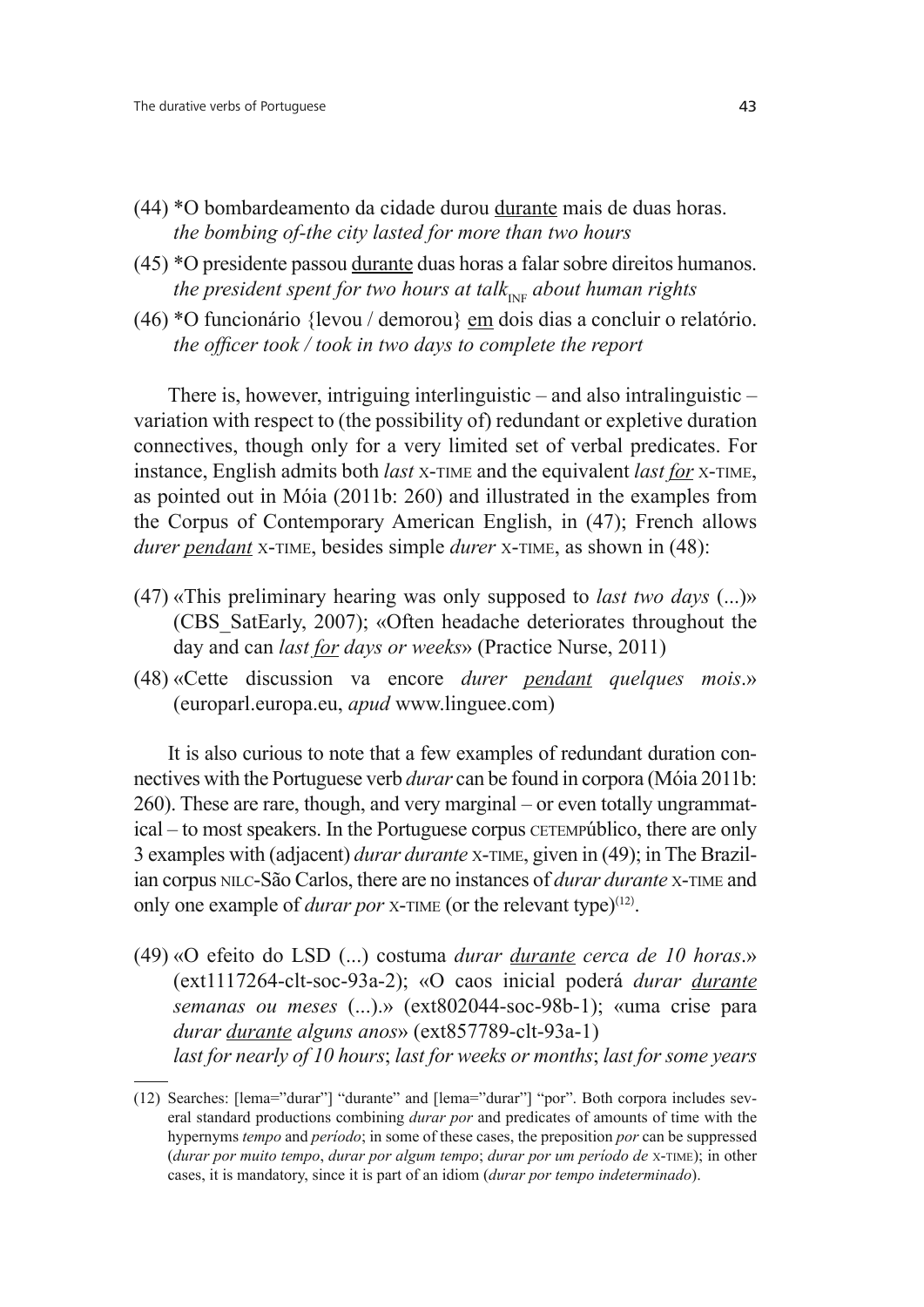(50) «(...) a reação do (...) jogador à divulgação de seu namoro extraconjugal, que *durou por um ano e sete meses*.» (NILC-São Carlos*, Esporte--94a-2) lasted for one year and seven months*

Formally, prepositions like Portuguese *durante* / *por*, English *for*, or French *pendant* have different semantic roles in time adjuncts and in complements of durative verbs: in time adjuncts, they are essential in triggering the introduction of the DRS-condition  $[dur (ev) = mt)]$ ; in the complement of durative verbs, they are semantically void (i.e. expletive or redundant), since [VERB<sub>NUR</sub> (ev, mt)] necessarily entails – by virtue of the lexical meaning of the verb –  $[dur (ev) = mt)].$ 

# *2.2. The special cases of* prolongar-se *and* arrastar-se

The verbs *prolongar-se* and *arrastar-se* – to my knowledge, not yet scrutinized in the literature – are totally unique among the durative verbs under consideration here, in that their complements are normally headed by prepositions which are identical to those heading duration adjuncts: *durante* or *por.* 

### *prolongar-se*

This is a very common temporal predicate. When its internal argument represents an amount of time, it is normally headed by *por* or, less frequently, *durante* (cf. footnote 13).

- (51) «O livro (...) lançou o nome de Ovídio Martins para o centro de uma polémica que *se prolongou por vários anos*.» (ext1051689-clt-98a-3) SEINTRINSIC CLITIC *prolonged for several years*
- $(52)$  «Soeiro estava inconformado com os resultados finais das negociações. que *se prolongaram durante sete horas* (...).» (ext1064144-soc-93a-1) SEINTRINSIC CLITIC *prolonged for seven hours*

The semantic contribution of the prepositions *por* and *durante* in these constructions, is – just like in the cases discussed in the previous section – null. Possibly, a grammaticalization process is underway here, changing these prepositions from duration connectives (i.e. triggers of  $[dur (ev) =$ mt]) into fixed argumental prepositions: [PROLONGAR-SE POR/DURANTE (ev, mt)]. The fact that *por* is the most common preposition used, even in Euro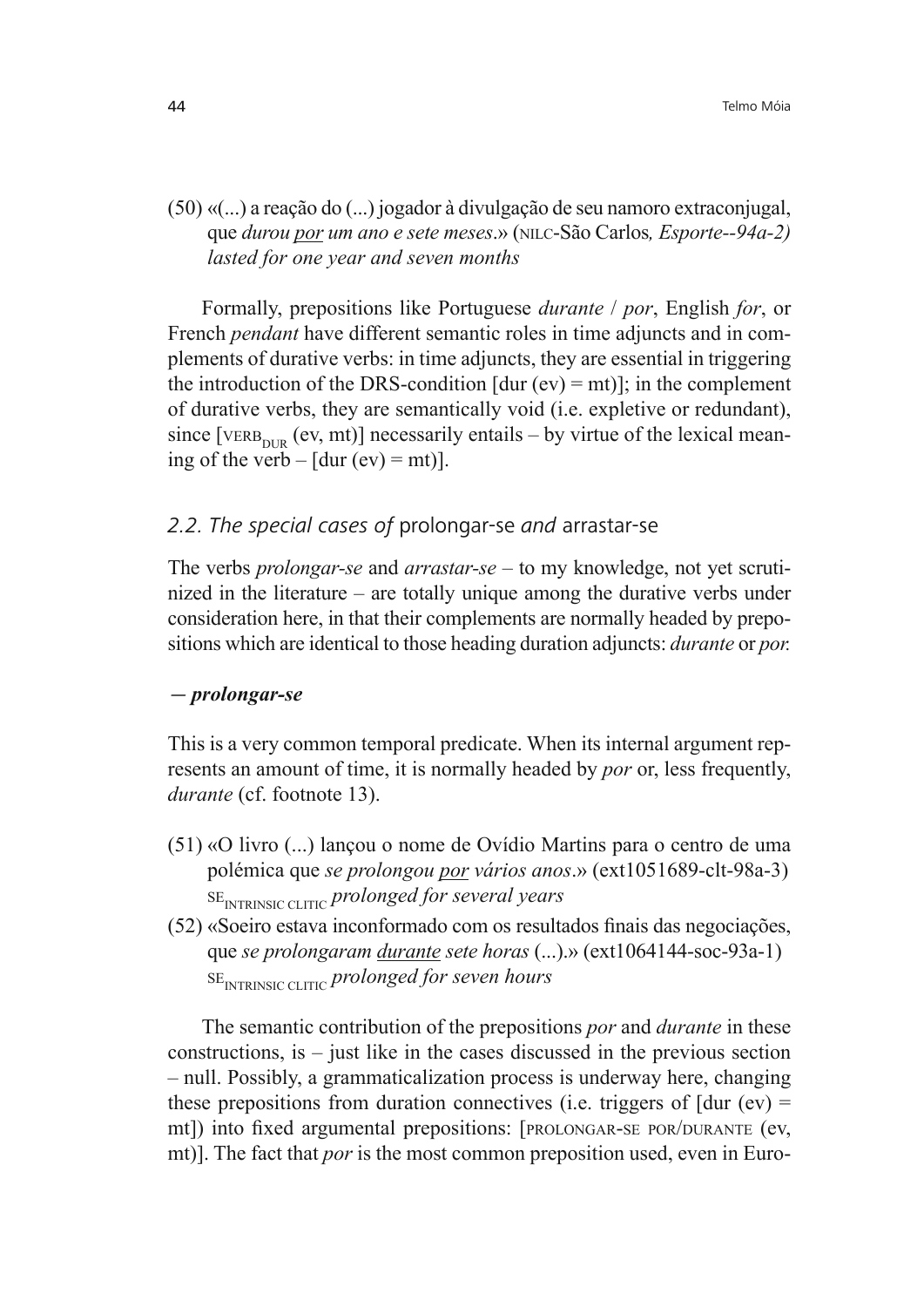pean Portuguese – where it no longer heads common duration adjuncts nowadays, though it used to in the past (cf. footnote  $7$ ) –, is a possible indication that some form of linguistic change is operating. Furthermore, it is symptomatic that – just like *durar* – *prolongar-se* also takes, albeit infrequently, bare predicate of amounts of time as complements  $- cf. (53)$ –, making it clear that the preposition makes no semantic contribution:

(53) «As discussões *prolongaram-se anos a fio* (...).» (ext725869-soc-97b-1)

SE<sub>INTRINSIC CLITIC</sub> prolonged years on end

*vs.*(54) «As enxaquecas podem *prolongar-se por horas e até dias a fio* (...).» (ext1537993-clt-soc-95b-1) *prolonged* SE<sub>INTRINSIC CLITIC for hours and even days on end</sub>

The verb *perdurar* is particularly interesting, in this respect: of the 780 sequences containing this verb in CETEMPúblico, 36 include a *por-*complement, 21 include a *durante-*complement and at least 11 a bare predicate of amounts of time as complement.

#### *arrastar-se*

The verb *arrastar-se* is very similar to *prolongar-se* in grammatical behaviour though it uses prepositions *por* and *durante* in more balanced proportions, and appears to be slightly less frequent<sup>(13)</sup>.

- (55) «O veredicto surgiu no fim de um julgamento que se arrastou por *nove anos* (...).» (ext88522-pol-95a-2) [*trial*] SE INTRINSIC CLITIC  *drag for nine years*
- (56) «O acordo sobre os dois primeiros diplomas, cujas discussões *se arrastaram durante vários anos* (...), foi possível com base nos compromissos da presidência (...)» (ext1170162-pol-92b-1) [*discussions*] SE INTRINSIC CLITIC  *drag for several years*

<sup>(13)</sup> For instance, the search (in CETEMPúblico) "se" "arrastou|arrastaram" "por|durante" yields 78 relevants results, 41 (53%) with *por* and 37 (47%) with *durante*; a comparable search with *prolongar-se* yields more than four times the number of results (316), 259 (82%) with *por*  and 57 (18%) with *durante*.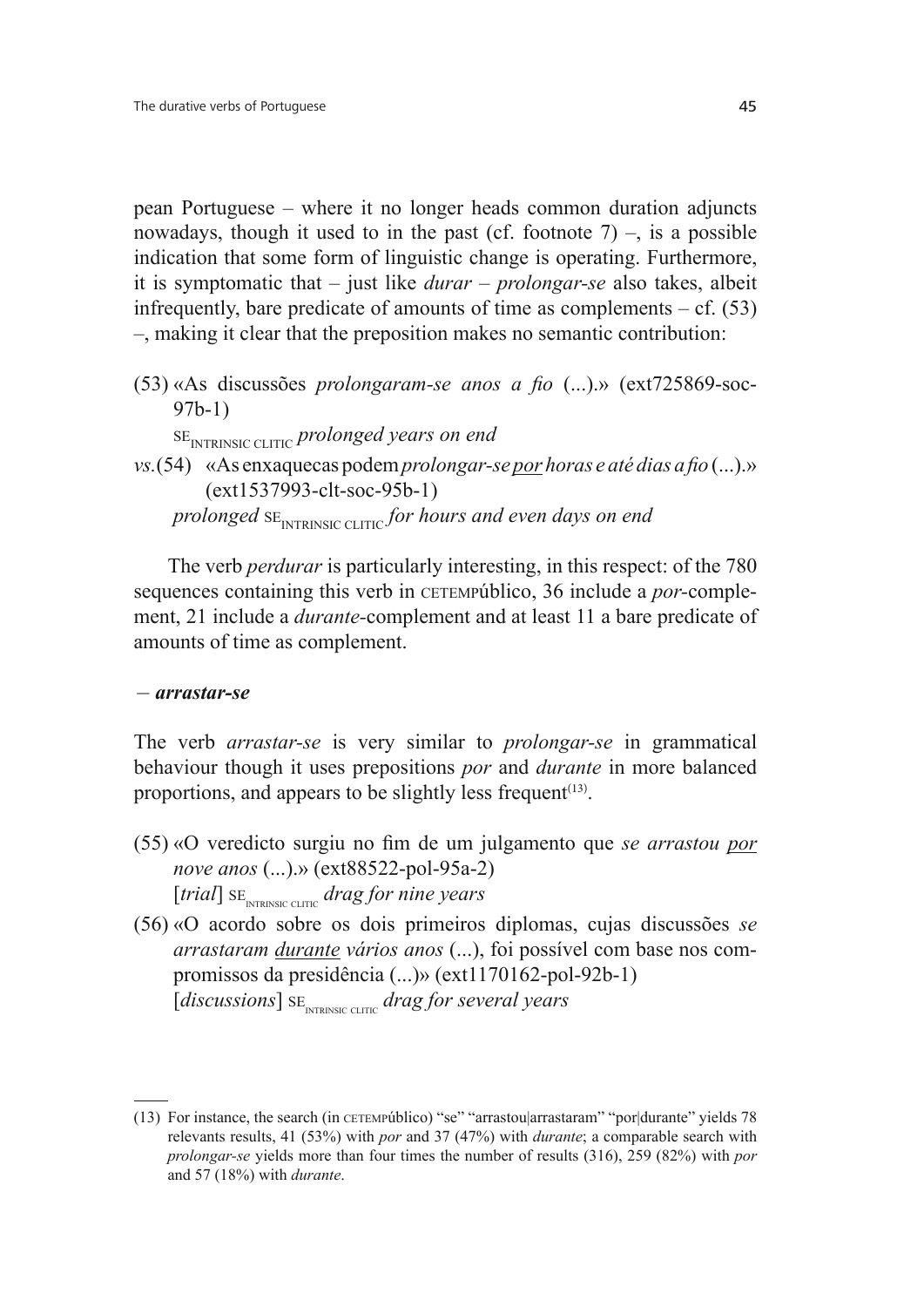# **3. Durative verbs expressing anchored duration**

The main facts discussed in this section are detailed in Móia (2011b: 260- 262). New information, however, is provided here regarding the use of the analogous verbs *prolongar-se* and *arrastar-se* in anchored duration contexts.

Durative verbs conveying anchored duration are binary predicates that combine a non-sentential external argument (NP), representing an atelic eventuality (ev), with a (temporal) internal argument, representing an amount of time (mt): [VERB (ev, mt)]<sup>(14)</sup>. As already said, the verb-complement sequence asserts the duration the eventuality has reached at a certain point of the time axis (typically, the temporal perspective point [TPpt] of the sentence), or equivalently, the duration of the part of that eventuality that goes up to the mentioned point.

The fact that the described eventuality is assumed to be going on at the relevant anchor point  $-$  [ev  $O$  TPpt] – correlates with two grammatical facts: (i) that only atelic eventualities are allowed; (ii) that the tense form associated with the duration verb has to express overlapping to TPpt; that is, *presente*, *pretérito imperfeito*, or *futuro imperfeito* can be used in this construction (cf. examples below), but not *pretérito perfeito simples*, for instance*.*

Constructions with durative verbs expressing anchored duration come in two syntactic patterns, varying with respect to the form of the internal argument:

(i) temporal complement headed by the grammaticalized (preposition-like) connective *há* (for all types of perspective points, without restrictions) or *havia* (only for past perspective points, in competition with *há*, which is much more frequent in contemporary Portuguese) – cf. Móia (2011a) –, i.e. taking the same exact form of a time adjunct – cf.  $(58)$ ; formal issues of compositional analysis, and possible redundancy, along the lines discussed in the previous section, are also raised here

(57) A discussão da proposta {**dura** / **durava**} **há dois meses**. [VERB+COM-PLEMENT]  *the discussion of-the proposal lasts* / *lasted there-is two months*

<sup>(14)</sup> Possible 3-argument structures involving *levar* are those mentioned in (32) above. I will ignore them here for the sake of simplicity.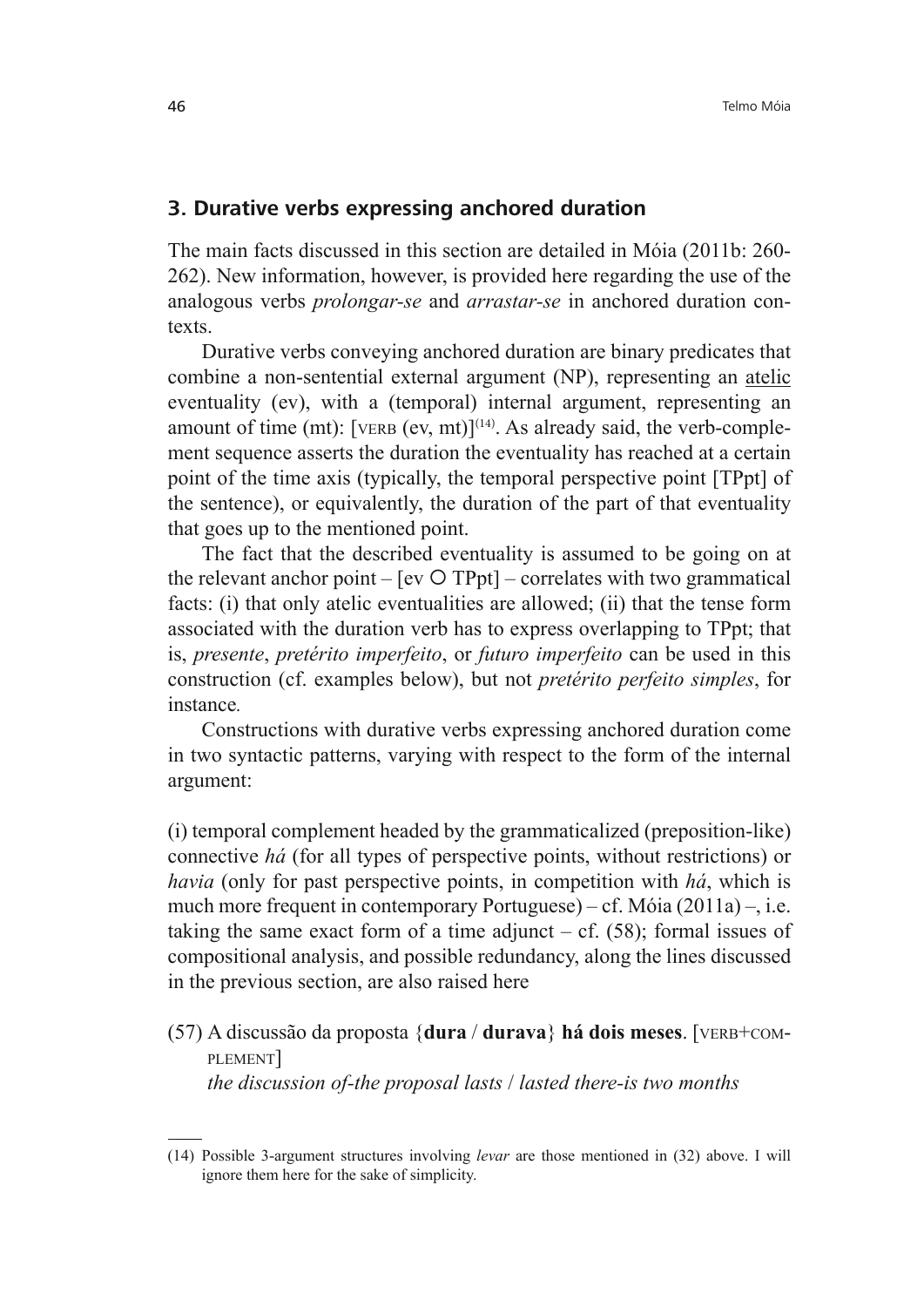'The discussion of the proposal {has been going on for two months now / had been going on for two months then}.'

*cf.*(58) A proposta {está / estava} a ser discutida **há dois meses**. [TIME ADJUNCT]

 *the proposal is* / *was to be discussed there-is two months*

 'The proposal {has been under discussion for two months now / had been going on for two months then}.'

(ii) temporal complement not headed by *há* / *havia* (but conveying similar information)

(59) O trabalho já {**leva** / **levava**} **dois meses**.

 *the work already takes / took two months*

 The work {has been going on for two months now / had been going on for two months then}.

Binary verbs *durar*, *prolongar-se*, *arrastar-se* and *levar*<sub>AD</sub> form the subset of Portuguese durative verbs that express anchored duration. Neither binary *demorar*, nor binary/ternary *demorar, levar* and *passar* seem to represent this temporal relation $(15)$ .

Let us consider each of the durative verbs in this subset individually.

 *durar*

Pattern (i) is used with *durar* in European Portuguese – cf. (57) –, though not (at least as frequently) in Brazilian Portuguese, which clearly prefers pattern (ii) for *durar* – cf. examples from NILC-São Carlos in (60). Portuguese CETEMPúblico includes a small number of texts, non-standard for most speakers, with this pattern (ii) – cf.  $(61)^{(16)}$ . These differences between European and Brazilian Portuguese are described in Móia (in press).

<sup>(15)</sup> In fact, when atelic eventualities expressed via sentences are associated with anchored duration, normally, only constructions with *haver*-adjuncts, as (58), or similar constructions with *fazer* (cf. Móia 2011a: 402; no prelo), are used.

<sup>(16)</sup> Search [lema="durar"] "há|havia" yields more than 500 relevant results in the Portuguese corpus CETEMPúblico, and only 2 in the Brazilian corpus NILC-São Carlos. Contrariwise, search "já" "dura|duram|durava.\*" [] {0,1} "minuto.\*|hora.\*|dia.\*|semana.\*|mês| meses|ano.\*|século.\*| milénio.\*|tempo" yields only 4 results of *durar* + bare predicate of amounts of time expressing anchored duration in CETEMPúblico, and 75 in NILC-São Carlos.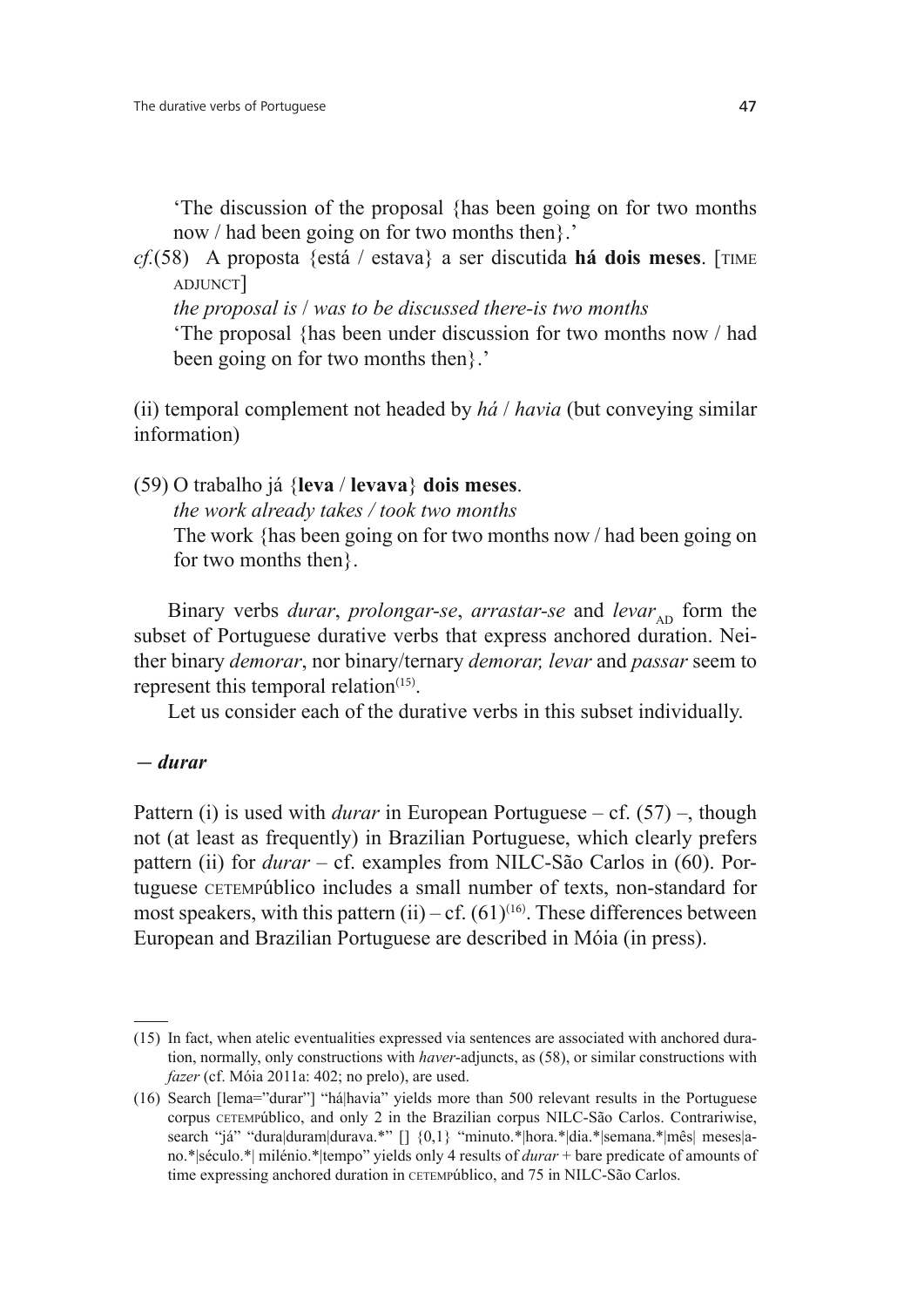- (60) «A guerra na Bósnia *já dura 21 meses* e provocou cerca de 200 mil mortes.» (Mundo--94b-1); «Os mil motoristas e cobradores de ônibus de Foz do Iguaçu suspenderam anteontem a greve da categoria, que *já durava uma semana*.» (Cotidiano--94a-1)  *already lasts 21 months*; *already lasted one week*
- $(61)$  «A indefinição jurídica  $(...)$  que *já dura seis anos*  $(...)$  estará solucionada dentro de poucos meses (...).» (ext1563512-soc-95b-3)  *already lasts six years*

This intralinguistic variation – more precisely, the fact that standard Brazilian Portuguese systematically drops the *há* connective, and European does the same, though only marginally (in anomalous structures) – seems to be a compelling indication that the connective is regarded as redundant, or expletive, in these contexts. In fact, the presence of *há* cannot be taken as the trigger for the insertion of the more complex set of DRS-conditions associated with anchored duration here. Rather, it seems to be the overlapping tense form of the verb (e.g. *presente* or *pretérito imperfeito*), possibly together with other linguistic cues (like the adverb *já*, 'already'), that acts as the relevant trigger, guaranteeing that the intended anchored reading is obtained.

#### *prolongar-se*

Pattern (i) is also used with *prolongar-se*, in European Portuguese, as illustrated in the following CETEMPúblico examples:

 $(62)$ «A sua eleição seria determinante para o fim  $(...)$  da sangrenta guerra civil que *se prolonga há ano e meio*.» (ext506424-pol-92b-1); «A PSP julga que a actividade deste grupo *se prolongava há, pelo menos, dois meses* (...).» (ext1087992-soc-95b-1); «Em 1976, numa comarca de província, o juiz ditou a sorte de um casal cujo julgamento *se prolongava havia três dias*.» (ext1032781-nd-91a-1)

SE<sub>INTRINSIC CLITIC</sub> prolongs there-is year and half; SE<sub>INTRINSIC CLITIC</sub> pro*longed there-is at-the least two months*; SE<sub>INTRINSIC CLITIC *prolonged*</sub> *there-was three days*

Brazilian Portuguese apparently does not use the verb *prolongar-se*  very often to express anchored duration, a use which is, contrariwise, widespread in European Portuguese. Only one text was found in the corpus NILC-São Carlos with this verb, and pattern (i) as well: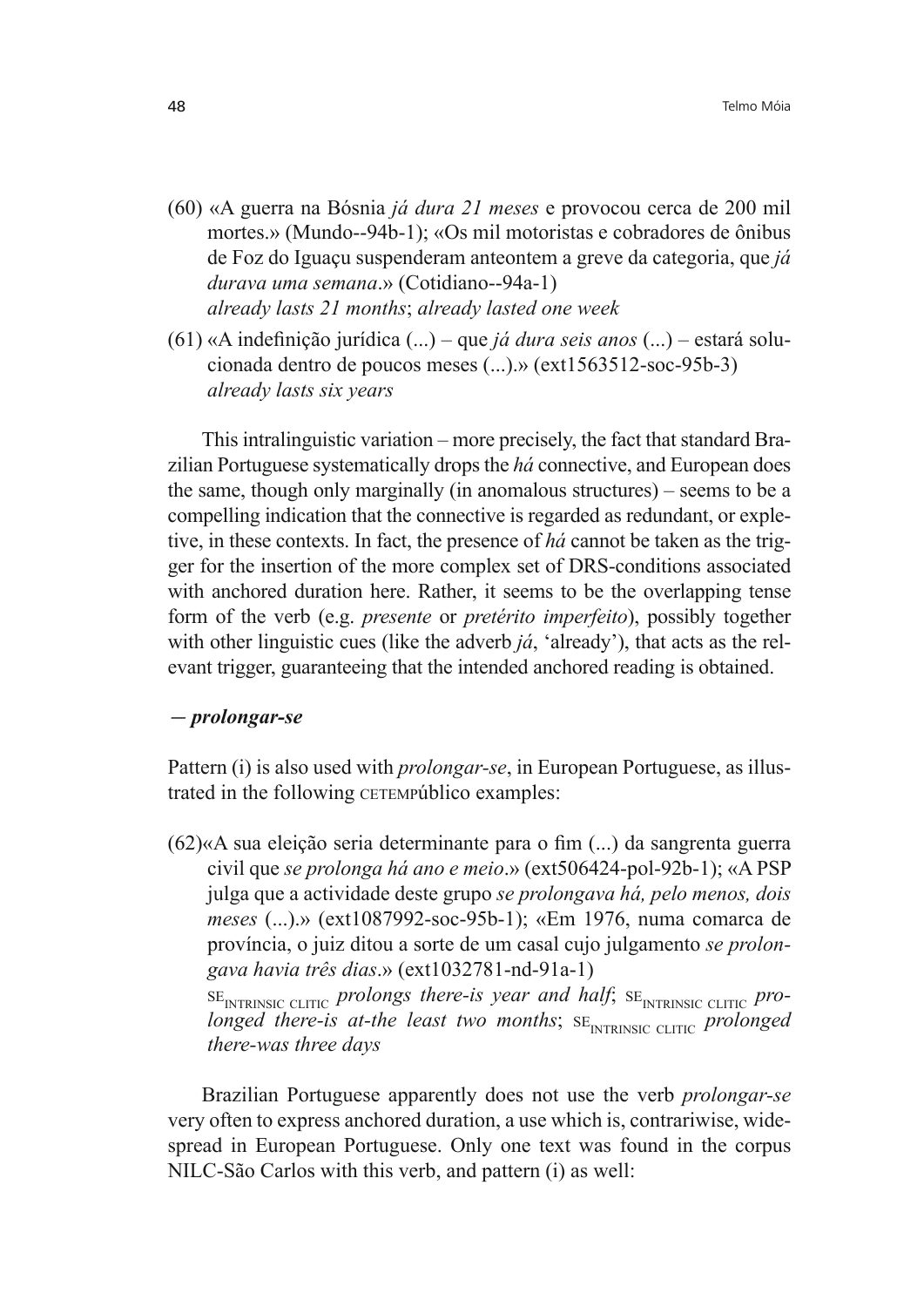$(63)$ «É que entrou na reta final uma negociação que se prolonga há 14 *meses* entre dois pesos pesados multinacionais.» (NILC-São Carlos, Dinheiro--94b-1)

SE<sub>INTRINSIC CLITIC</sub> prolongs there-is 14 months

The following non-standard construction, the only one of its kind found in the corpus CETEMPúblico, is very interesting, in that it combines *prolongar-se* with the argumental preposition commonly used in contexts of non-anchored duration (*por*), but expressing anchored duration (without *há*):

 $(64)$ «Políticos de Brasília identificam nessa troca de embaixadores a origem de uma desavença que *já se prolonga por três anos*.» (ext978032-pol-96a-1) *already*  $SE$ <sub>INTRINSIC CLITIC *prolongs for three years*</sub>

 *arrastar-se*

The use of the temporal verb *arrastar-se* is particularly common in the expression of anchored duration, in European Portuguese, and apparently more frequent than *prolongar-se* in this particular context<sup>(17)</sup>. Just like *prolongar-se*, it uses pattern (i):

(65) «(...) os homens de Mobutu e os rebeldes deverão conferenciar, (...) a ver se será possível interromper as hostilidades que *se arrastam há cinco meses e meio*.» (ext15087-pol-97a-1); «O Patronato e o sindicato (...) chegaram (...) a um acordo que põe fim ao conflito que se *arrastava há semanas*.» (ext285496-soc-93a-3) [hostilities] SE<sub>INTRINSIC CLITIC</sub> drag there-is five months and half,  $[$  conflict]  $s_{E_{\text{INTRINSIC CLTIC}}}$  *drag there-was weeks* 

Brazilian Portuguese apparently uses the verb *arrastar-se* more often than *prolongar-se* to express anchored duration<sup> $(18)$ </sup>, and also with pattern (i):

<sup>(17)</sup> For instance, whereas the search (in CETEMPúblico) "se" "arrasta|arrastam|arrastava.\*" "há" yields 624 results, the search "se" "prolonga|prolongam|prolongava.\*" "há " yields only 99 (a 6 to 1 proportion). This is stark contrast with the comparable searches involving non-anchored duration (cf. footnote 13), where the proportion is 1 to 4.

<sup>(18)</sup> The search "arrast.\*" [] {0,2} "há|havia" yields 29 relevant results in the Brazilian corpus NILC-São Carlos (vs. one single result in the comparable search with *prolongar-se*).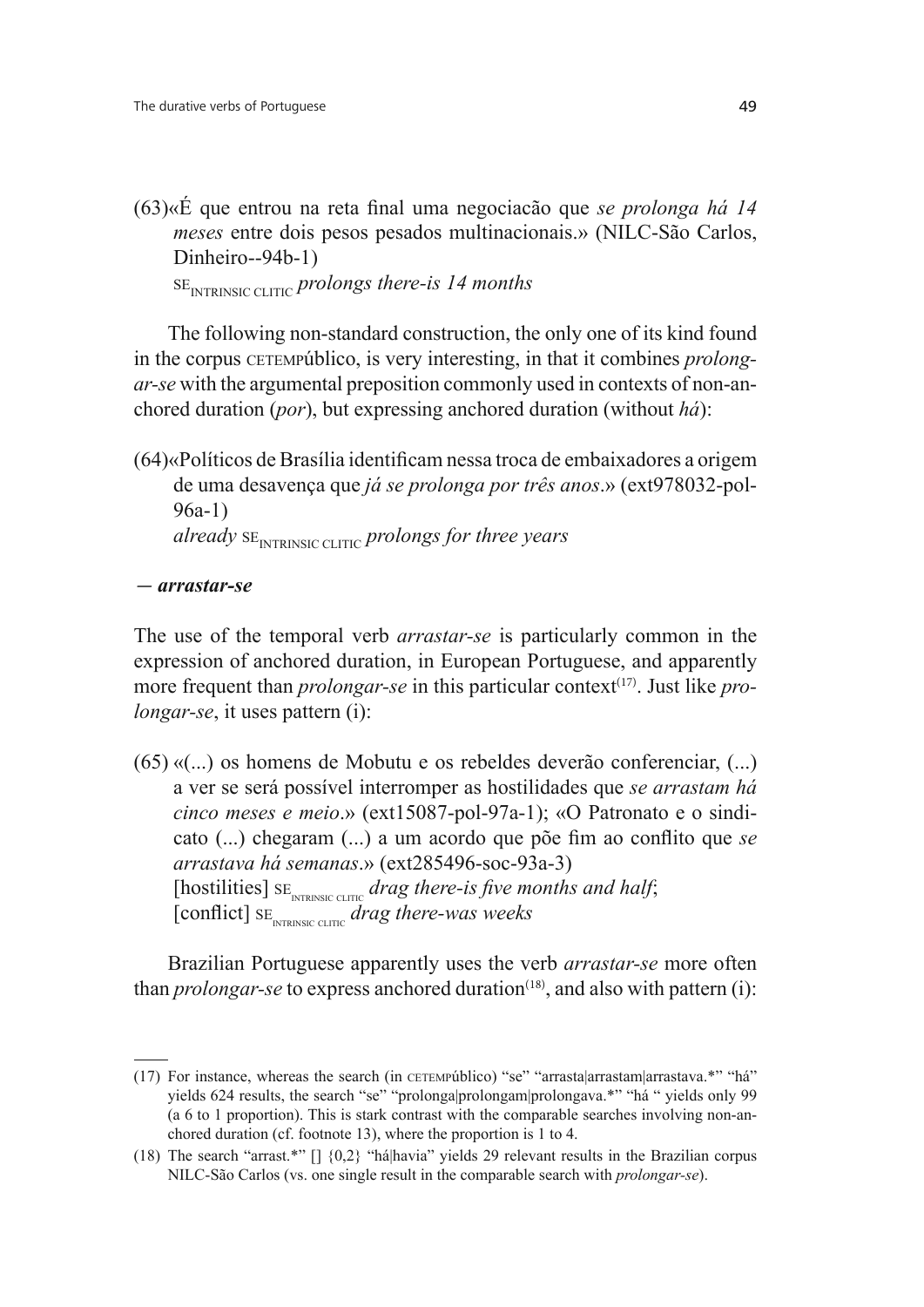$(66)$  « $($ ...) a oportunidade histórica de finalmente encerrar um conflito sangrento que já *se arrasta há tanto tempo*.» (NILC-São Carlos, ext285496-soc-93a-3) [conflict] SE<sub>INTRINSIC CLITIC</sub> drag there-is so-much time

 $-\text{levar}_{\text{AD}}$ 

Pattern (ii) – commonly used with *durar* in Brazilian Portuguese, as mentioned above – is the standard for durative verb *levar*, both in European and Brazilian Portuguese, as illustrated in (59), and in the following examples from Portuguese CETEMPúblico  $- (67)$  – and Brazilian NILC-São Carlos – (68):

- (67)«O jornal diz que esta «reflexão» *já leva quatro anos* (...).» (ext303985soc-96b-1); «A maratona *já levava mais de duas horas*.» (ext482757 des-95b-1) [reflexion] *already takes four years*; [marathon] *already took more than two hours*
- (68) «O processo *já levava vários meses*.» (Mais--94a-2) [process] *already took several months*

These structures with *levar* are interesting for a number of reasons: first, for evincing the fact that  $-$  even in Standard European Portuguese  $$ *há* is not crucial to triggering the DRS-conditions associated with anchored duration; second, for – somewhat unexpectedly – using the verb *levar*. Note that, since anchored duration only applies to descriptions of atelic eventualities, it would be predicted not to combine with verbs that are typical markers of telic duration, like *levar*. This prediction holds for *demorar*, though not for *levar* (curiously, a verb that allows for exceptional combination with descriptions of atelic eventualities in non-anchored duration – cf. (37)-(38) above). In fact, *levar* in (67)-(68), combined with tenses that express overlapping to TPpt (e.g. *presente* or *pretérito imperfeito*), seems to be an altogether different verb, closer in meaning to *durar* and *prolongar-se* (with the peculiarity that, contrary to those verbs, it never combines with the connective *há* to express anchored duration). That is why I chose to mark it differently (as  $levar_{\text{AD}}$ ) here.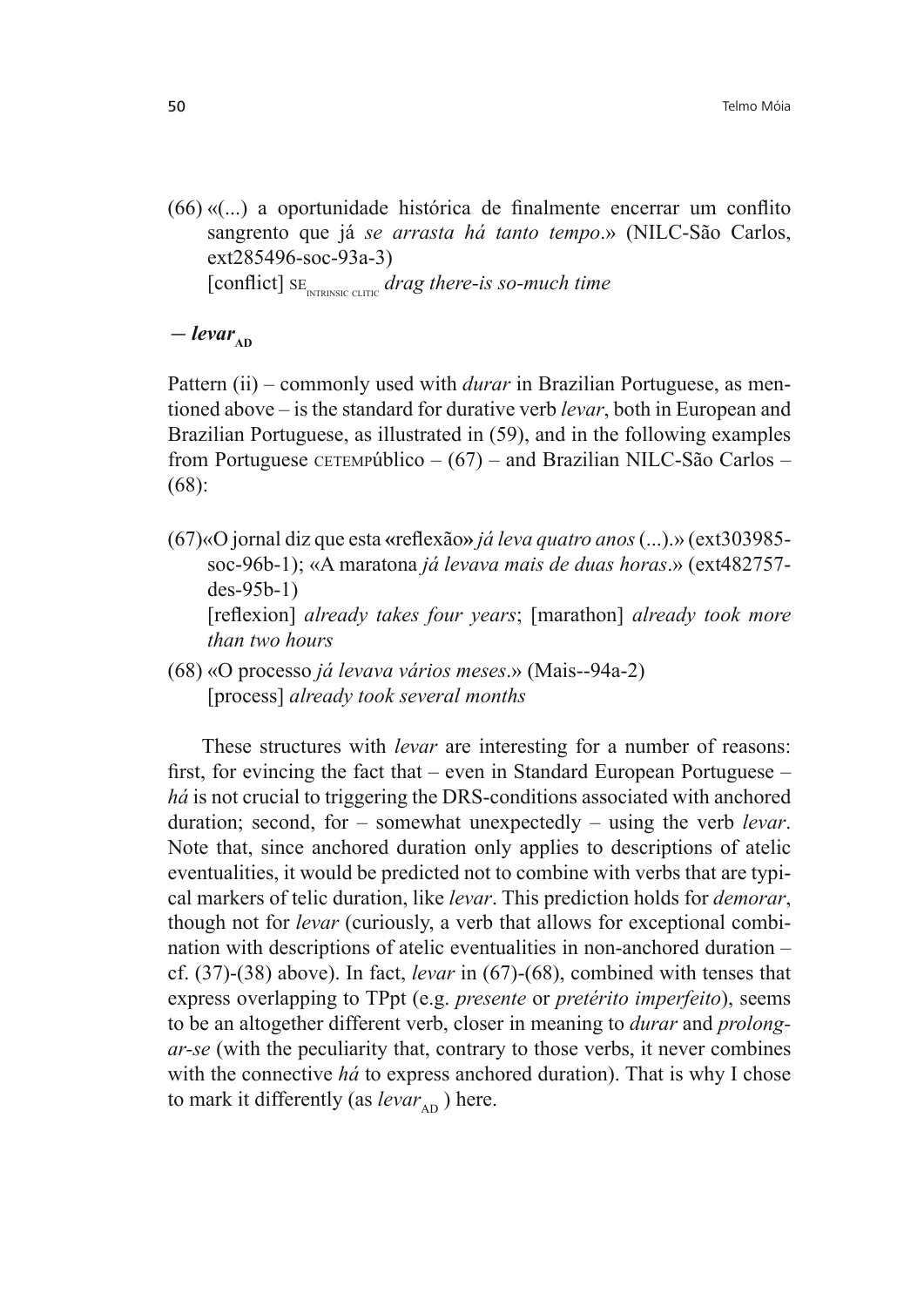#### **4. Durative verbs expressing temporal location**

As said before, durative verbs express location – rather than duration – when their temporal complement refers directly to an interval of the time axis, like *the month of March*, instead of an amount of time, like *two weeks*. This means that sentences state "when things happen" rather than merely "for how long they happened" or "in what time they culminated".

All the durative verbs examined in this paper can express temporal location, but in all cases – even with telic descriptions – the eventuality has to fill the mentioned interval entirely, i.e. [VERB (ev, t)] is tantamount to  $[t \subset \text{ev}]$  or  $[t = \text{loc } (\text{ev})]$ , whence duration can systematically be inferred: [dur (ev)  $>$  dur (t)] or [dur (ev) = dur (t)], respectively. In other words, durative location *lato sensu* is always the case<sup>(19)</sup>. This restriction correlates with the fact – underlined in (Móia 2011b: 262-264) that these durative verbs only combine with durative complements and with phrases headed by durative connectives.

Durative complements are phrases – prototypically exemplified by universally quantified NPs (e.g. *todo o fim-de-semana*, 'all weekend') – that require the whole interval they represent to be involved in the locating relation. A sentence like (69) is thus associated with durative location –  $[ev \subseteq t]$  – despite the fact that it includes a non-durative connective (*durante<sub>2</sub>*, 'during'); if the universal quantifier is suppressed, the sentence conveys a mere overlapping (i.e. non-durative) reading  $-$  [ev  $\circ$  t] (a vague reading, compatible with scenarios where it rained all weekend or just in some part of it):

(69) Choveu durante  $\{\underline{todo}$  o fim-de-semana / o fim-de-semana inteiro $\}$ .  *rained during all the weekend* / *the weekend entire* 'It rained all weekend.'

Durative connectives are those that are systematically associated with durative location – cf. (70). These include Portuguese *desde* ('since')*, de... a/até* ('from... to/until'), *desde... até* ('from...until), and – in most uses – *até* ('until') and *enquanto* ('while'). Examples of non-durative connectives are Portuguese *em* ('in') and *durante*<sub>2</sub> ('during'), that readily occur with overlapping – [ev  $\circ$  t] – or inclusive – [ev  $\subseteq$  t] – locations.

<sup>(19)</sup> With telic descriptions, DRS-condition  $[t = loc (ev)]$  (which could be termed "exact inclusive") location"; cf. Móia 2011b: 256, fn. 4) applies. Differences between durative location (*stricto sensu*) of atelic eventualities and exact inclusive location of accomplishments are irrelevant, though, for the issues under discussion here, and the term "durative location" (*lato sensu*) can be used as a cover term for the two situations.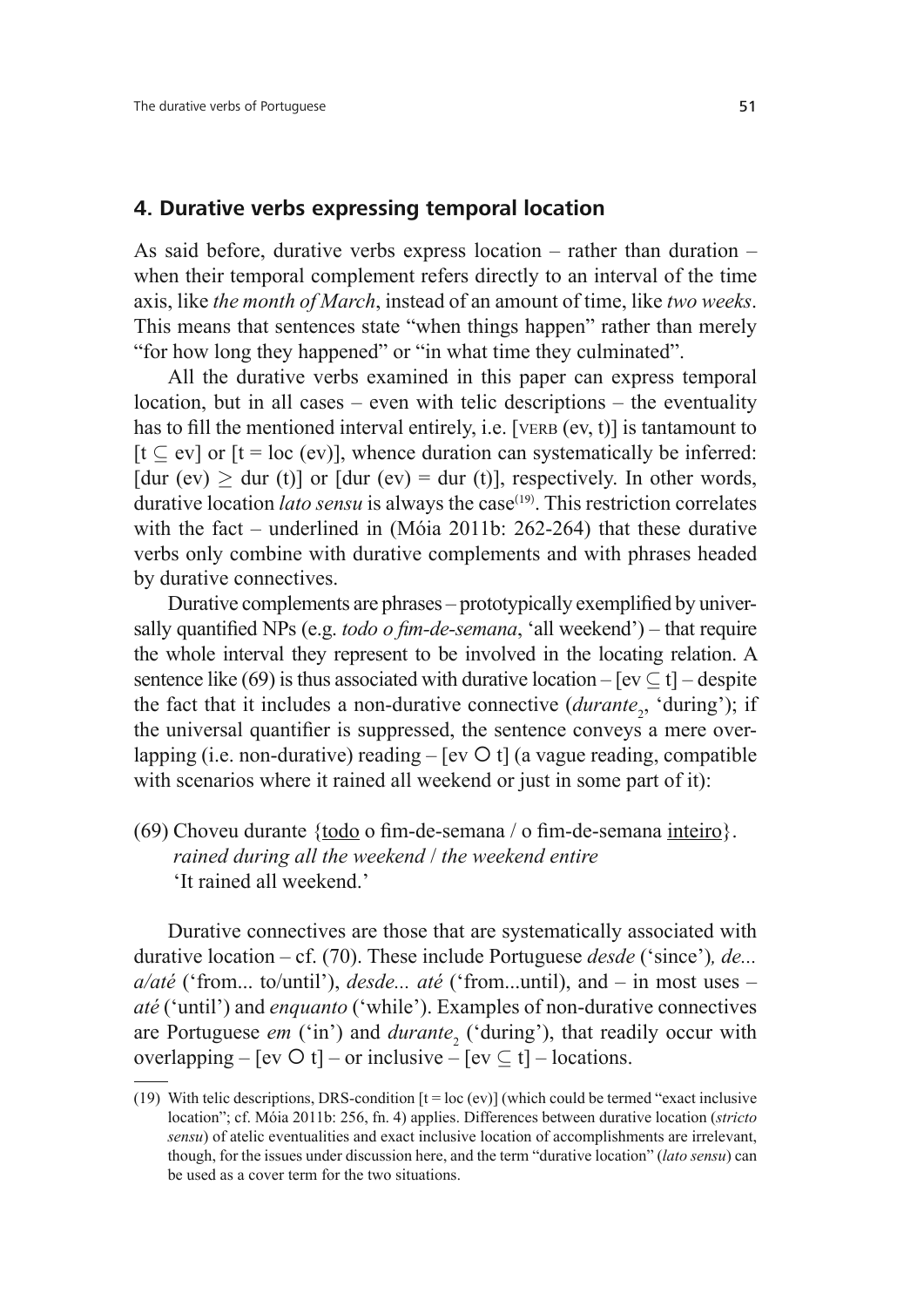(70) Choveu das 2 às 5 da tarde.  *rained from-the 2 to-the 5 of-the afternoon* 'It rained from 2 pm to 5 pm.'

The combination of durative verbs with durative complements and with phrases headed by durative connectives is illustrated by sequences parallel to those in (69) and (70), but with (homonym) complements, rather than time adjuncts:

- $(71)$  A discussão da proposta durou todo o fim-de-semana.  *the discussion of-the proposal lasted all the weekend* 'The discussion of the proposal lasted the whole weekend.'
- (72) A discussão da proposta durou das 2 às 5 da tarde.  *the discussion of-the proposal lasted from-the 2 to-the 5 of-the afternoon* 'The discussion of the proposal lasted from 2 pm to 5 pm.'

Let us consider each case separately.

# *Graubision Lurative verbs with universally quantified time-denoting NPs as complements*

Below are examples (all taken from corpora, except (77)) with this combination. With atelic descriptions, regular, common cases, using verbs *durar*, *prolongar-se*, *arrastar-se*, *passar* and *levar*<sub>AD</sub> are given successively in (73)-(77). With telic descriptions, less frequent cases, with *levar* and *demorar* (entailing that the whole interval, not just part of it, was occupied by the telic eventuality), are given in (78)-(79).

- (73) «Os combates *duraram todo o dia de quarta-feira e parte do dia de ontem* (...).» (ext503346-pol-94b-2) [fighting] *lasted all the day of Wednesday and part of-the day of yesterday*
- (74) «E prevê que as conversações *se prolonguem por todo o mês de Maio*.» (ext983283-pol-91a-3)

[talks] SE<sub>INTRINSIC CLITIC</sub> prolong for all the month of May

(75) «Representantes da seita (...) aceitaram entregar as armas (...), pondo termo a um conflito que se arrastou durante toda a semana (...).» (ext540044-pol-94b-3)

[conflict]  $SE<sub>INTRINSIC CLITIC</sub>$  drag for all the week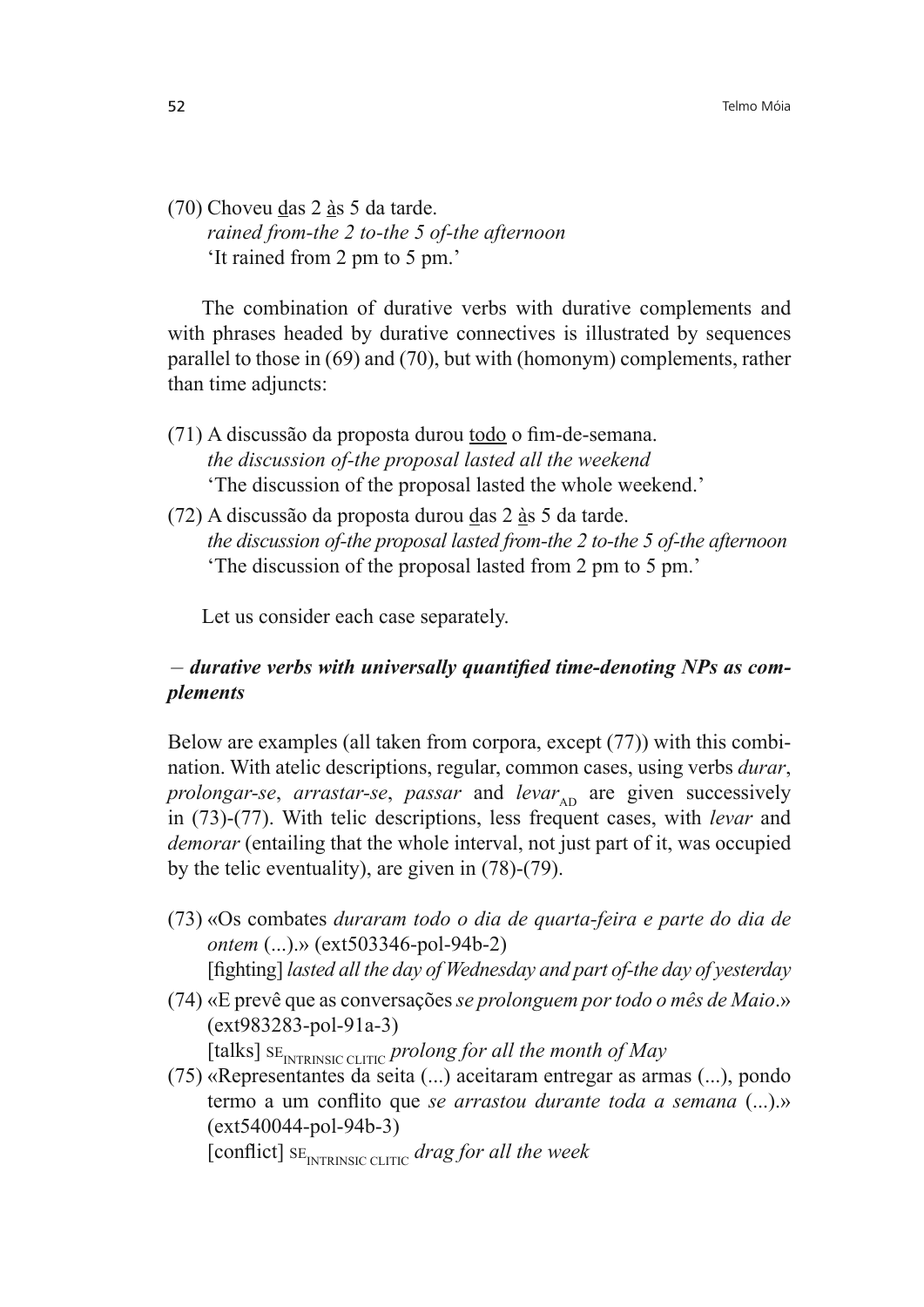- (76) «*A equipa* (...) *passou toda a sexta-feira a fazer os preparativos* para este encontro.» (par=ext106700-nd-97b-1) *the team spent all the Friday at do*<sub>INF</sub> *the preparations*
- (77) O Pedro *leva quase a semana inteira* sem pregar olho. *the Pedro takes almost the week entire without nail<sub>INF</sub> eye (nail eye* = 'sleep')
- (78) «Ele está duas horas atrasado para um jantar especial que você *levou a tarde inteira a preparar*.» (ext1301243-soc-92b-1) [dinner] *took the afternoon entire to prepare*
- (79) «O furto (...) terá sido planeado minuciosamente e (...) a sua concretização *demorou todo o fim-de-semana passado*.» (ext1397855-soc-97a-1) [carrying out of the theft] *took all the weekend past*

Note, marginally, that if the universal quantifier  $-$  which guarantees the durative character of the complement – is absent, sentences may be slightly odd (Móia 2011b: 262). Acceptability varies with the verb: e.g. with *durar*, sentences without the universal quantifier are slightly odd  $- cf. (80)$ ; with *passar*, on the contrary, they are very common and perfectly natural – cf. (81).

- (80) Os combates duraram {??a semana / toda a semana / a semana inteira}.  *the combats lasted the week* / *all the week* / *the week entire*
- (81) Os guerrilheiros passaram {a semana / toda a semana / a semana inteira} a combater. *the guerrillas spent the week/ all the week / the week entire at fight*<sub>INF</sub>

Note, finally, that English verbs *last*, *spend* and *take* can also occur in this type of temporal location environments, as the following examples from the American Corpus of Contemporary American English show: «Take a look at the Southern Plains, very windy, (...) not a drop of precipitation in sight. This is expected to *last for the next several weeks*.» (CBS\_Early, 2011); «I *spent the whole month* running through the city  $(\ldots)$ » (Smithsonian, 2001); «The debriefing of David Sharon began the following morning, and it *took the whole day and half the night*.» (Frederick Forsyth, *The Fist of God*).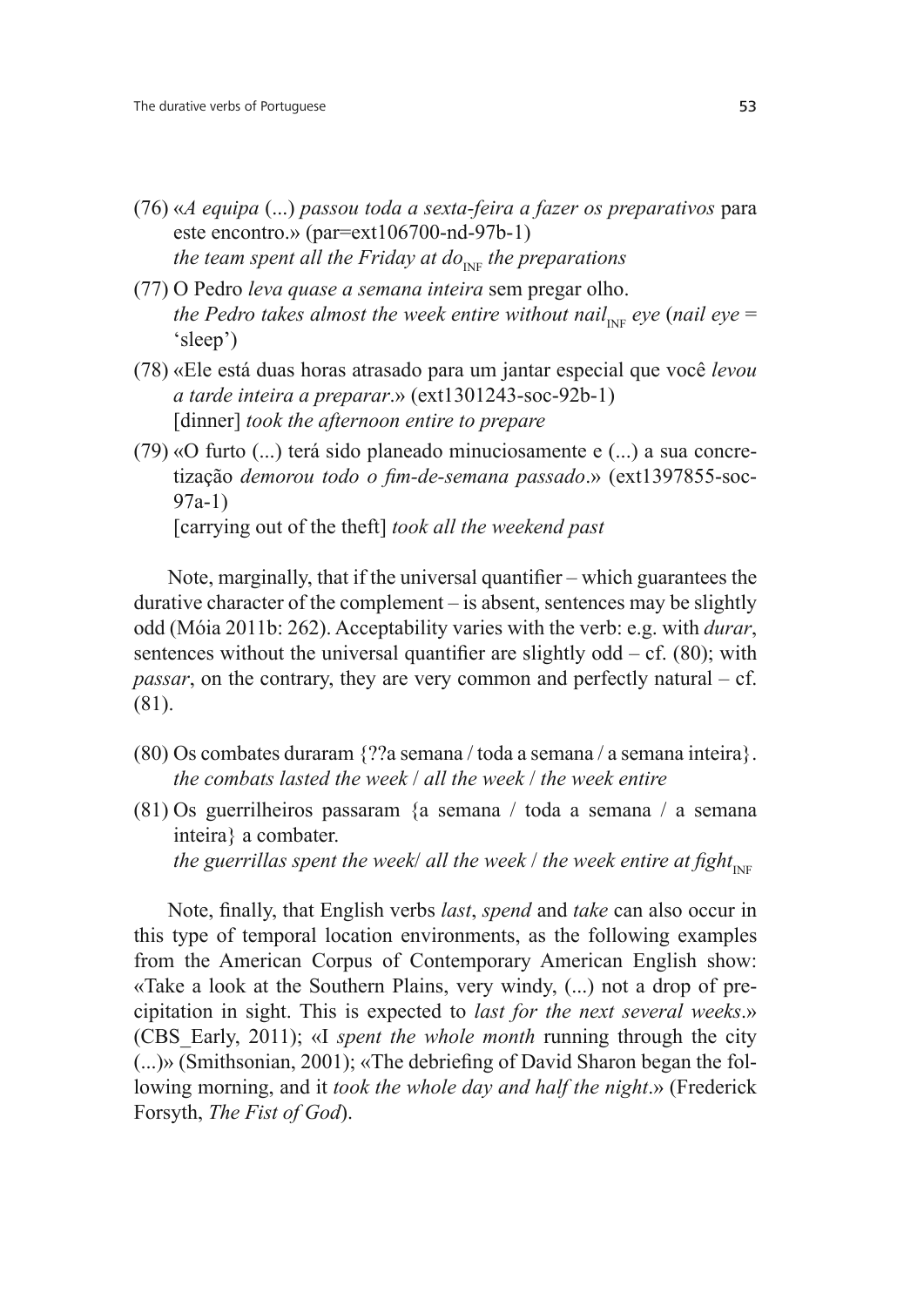*Gurative verbs with phrases headed by durative connectives (***desde, de...** a/até, desde... até, até, enquanto*)* as complements

Below are examples with this combination, for some of the durative verbs under study here. Apparently, it is relatively common for *durar* (with all connectives), *prolongar-se* and *arrastar-se* (except with *enquanto*), and relatively uncommon, or impossible, for the other verbs $(20)$ . English verbs *last*, *spend* and *take* also accept this type of temporal complements.

- (82) «(...) Portugal ver-se-ia obrigado a alargar a sua soberania (...) através de guerras que *duraram até ao primeiro quartel do séc. XX* (...).» (ext1211332-nd-95a-2) [wars] *lasted until to-the first quarter of-the century XX*
- (83) «(...) depois do fim oficial desta guerra civil, que se prolongou de 1975 *até 1990.»* (ext599706-pol-95a-2) [civil war] SE<sub>INTRINSIC CLITIC</sub> prolonged from 1975 until 1990
- (84) «(...) proclamou unilateralmente a República de Biafra e deu origem a uma enorme guerra civil, que *se arrastou até 1970*.» (ext1058389-pol-96a-2)

```
[civil war] SE<sub>INTRINSIC CLITIC dragged until 1970</sub>
```
(85) «(...) a construção de um oleoduto (...) *vai demorar até Dezembro*, segundo disse (...) um responsável do Ministério (...).» (ext1479220 clt-soc-94b-1)

[construction of a pipeline] *goes* (='will') *take until December*

These constructions raise some formal (compositional) issues. Connectives like *desde* or *de...a* can also head time adjuncts. Thus, the phrases with these connectives are ambivalent between mere time-denoting expressions, when used as arguments, and full adjuncts (also providing the location information), when used adverbially (as in (70) above). Several hypotheses can be explored to account for this fact: (i) that these phrases

<sup>(20)</sup> Combination with *passar*, *levar* and *demorar* are totally ungrammatical, in my opinion. Combination with *prolongar-se* and *arrastar-se* is possible (even if slightly marginal), though it does not occur in the corpora: *as negociações* {*prolongaram-se* / *arrastaram-se*} *enquanto não se chegou a um consenso* (gloss: *the negotiations prolonged* SE<sub>INTRINSIC CLITIC</sub> / *dragged* SE<sub>INTRINSIC CLITIC *while not* SE<sub>IMPERSONAL CLITIC *arrived to a consensus*). In fact, *enquanto*</sub></sub> seems the most restricted connective in this context. As for the compatibility with *enquanto*, the search (in CETEMPúblico) [lema="durar"] [] {0,1} "enquanto" yields 35 relevant results, whereas comparable searches with the other verbs yield no results.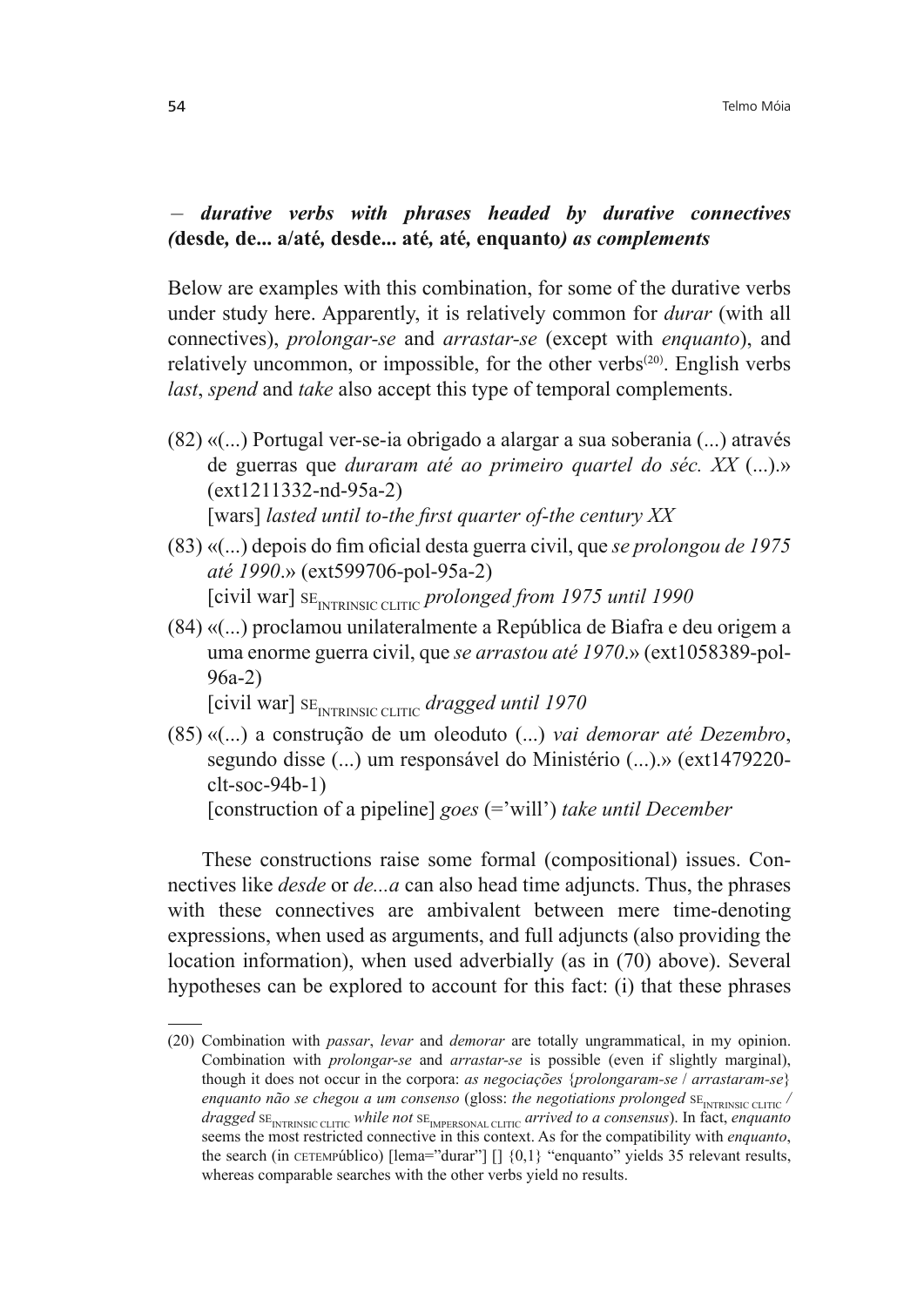are genuinely ambivalent, belonging in two different semantic-syntactic categories; (ii) that they are always mere time-denoting expressions, and, when in adjunct position, they co-occur with a null (implicit) locating connective, with the durative value of e.g. *throughout* (cf. similar proposal, in Móia 2000, of a null locating connective, though non-durative, for e.g. "ambivalent" *antes-*phrases). I will not attempt to argue for any of these hypotheses here.

With respect to durative verbs expressing temporal location, there is a last topic that needs be considered: the anomaly of using non-durative prepositions in temporal arguments (Móia 2011b: 262). In fact, there is a clear contrast between the possibility of combining these verbs with durative connectives – observed above – and the impossibility of combining them with non-durative connectives, like *em* ('in') or *durante*<sub>2</sub> ('during')<sup>(21)</sup>:

- (86) \*A discussão da proposta durou **n**o mês de Março.  *the discussion of-the proposal lasted in-the month of March*
- (87) \*A discussão da proposta durou **durante** o mês de Março.  *the discussion of-the proposal lasted during the month of March*

The verbs *prolongar-se* and *arrastar-se* are again the exception, as can be seen in (74)-(75) above, since they combine regularly with *durante*, *por*, and – somewhat marginally – *em*, followed by a time-denoting expres $sion<sup>(22)</sup>$ . The prepositions act here also as (grammaticalized) argumental prepositions:

(88) «O crescimento demográfico recente *deverá prolongar-se durante a próxima década* (...).» (ext542088-soc-93a-2); «As Festas da Cidade (...) *prolongam-se pelo mês de Julho* (...).» (ext91881-soc-92a-2); «As sementeiras começaram em Setembro e a campanha de Outono *prolonga-se nos próximos três meses* (...).» (ext150952-eco-96b-1)

<sup>(21)</sup> The non-durative preposition  $\text{duration}$  ('during') has a somewhat unstable grammatical behaviour in Portuguese, in this respect, since it occurs redundantly in a few corpora examples after *durar* – cf. Móia (2011a: 262-263): «(...) *a guerra de nervos que durou durante a semana* (...).» (ext184147-pol-93a-1) (gloss: *the war of nerves that lasted during the week*).

<sup>(22)</sup> Partial searches (in CETEMPúblico), namely "se" "prolong.\*" seguido de "durante" "o|a|os|a s|tod.\*|ess.\*|est.\*|aquel.\*", "em|por" "tod.\*", "por" "ess.\*|est.\*|aquel.\*" and "pelo|pela|pelos|pelas|no|na|nos|nas|ness.\*|nest.\*|naquel.\*" yielded 335 relevant results (60 with *durante*, 252 with *por* and 23 with *em*). Comparable searches with "se" "arrast.\*" yielded much smaller numbers: 14 relevant results (5 with *durante*, 8 with *por* and 1 with *em*).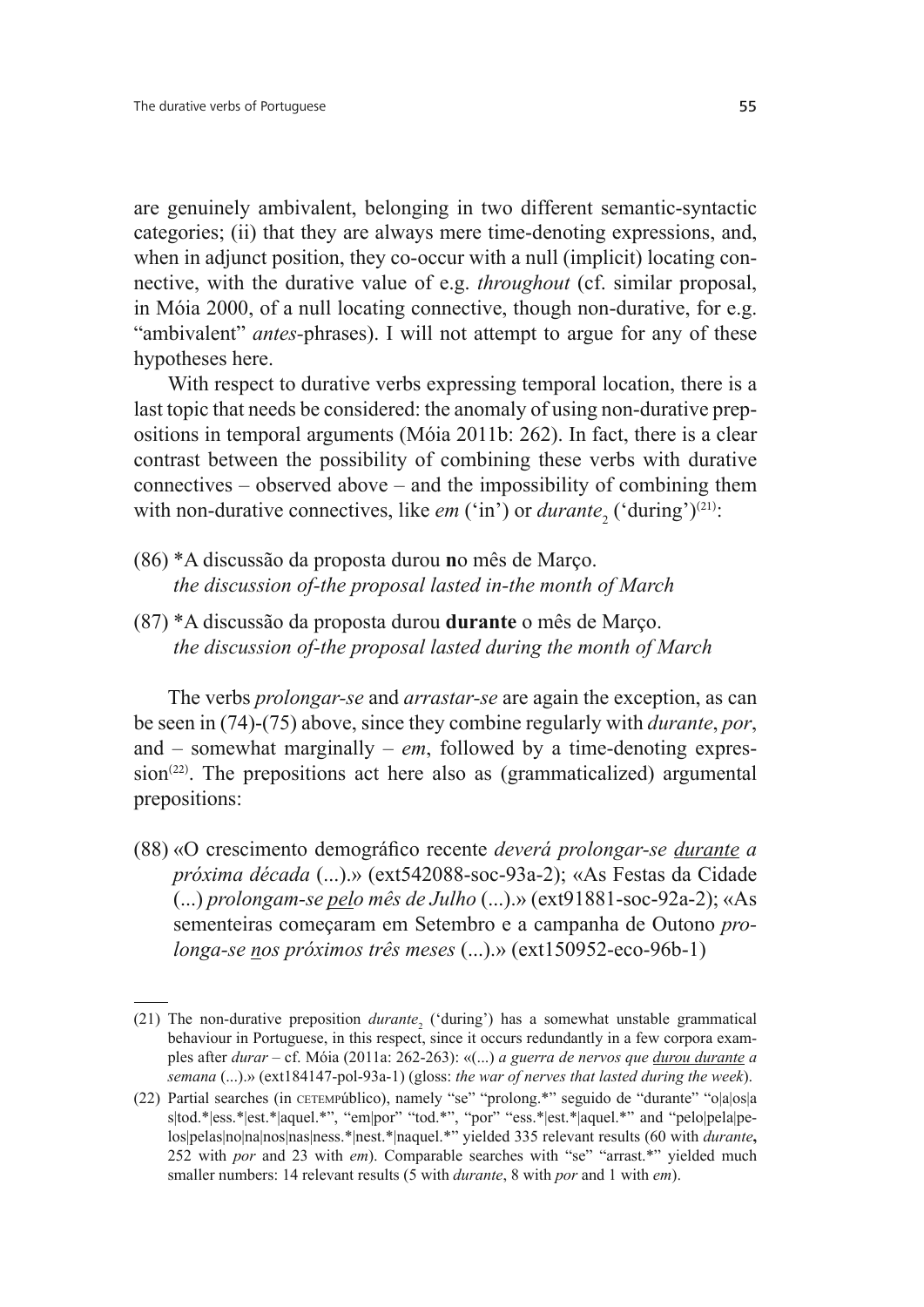[growth] must SE<sub>INTRINSIC CLITIC</sub> prolong during the next decade; [festivities]  $SE<sub>INTRINSIC CLITIC</sub>$  *prolong during-the month of July*; [campaign]  $SE<sub>IN</sub>$ . TRINSIC CLITIC *prolong in-the next three months*

(89) «Estas negociações ocorrem alguns meses depois de se terem gorado contactos entre as partes, que *se arrastaram durante os anos de 1990 e 1991*.» (ext826861-soc-92b-1); «(...) uma série de acções (...), que começaria por uma greve simbólica de aviso no dia 31 de Dezembro (...) e *se arrastaria por todo o Verão* (...).» (ext654409-soc-93a-2); «Este é um dado inesperado nas negociações que *se arrastam nos últimos meses* com a Saudi Aramco (...).» (ext53469-eco-97a-1) [contacts] SE<sub>INTRINSIC CLITIC</sub> drag during the years 1990 and 1991; [series of actions]  $SE<sub>INTRINSIC CLITIC</sub>$  *would-drag during all the Summer*; [negotiations] SE<sub>INTRINSIC CLITIC</sub> drag in-the last months

### **5. Conclusions**

In this paper, the main Portuguese verbs used to express strict duration and durative temporal location – *durar*, *prolongar-se*, *arrastar-se*, *passar*, *levar*, *demorar* – were examined, and a few grammatical idiosyncrasies noted.

As for their argument structure, they all relate (in their relevant senses) an eventuality-denoting expression with a temporal argument (either identifying an amount of time, if duration is involved, or a time interval, if location is involved), with a possible third (object-denoting) element in a control or raising construction (in the cases of *passar, levar* and *demorar*). These predicate-argument combinations convey the same information that can be obtained by applying time adjuncts to eventuality-denoting phrases.

As for semantic restrictions, telicity was confirmed to play a crucial role in the selection of the various durative verbs, with *durar*, *prolongar-se*, *arrastar-se*, *passar* and one form of *levar* normally combined with atelic descriptions, and *demorar* and another form of *levar* normally combined with telic descriptions. A few exceptional cases departing from these correspondences (arguably without any Aktionsart shifts involved) were noted in corpora data, showing that telicity restrictions tend to be more flexible with predicates than with adjuncts.

As for syntactic-semantic restrictions, having to do with compositional analysis and the role of temporal connectives, some intriguing data was collected, illustrating two facts: that redundant temporal connectives (hom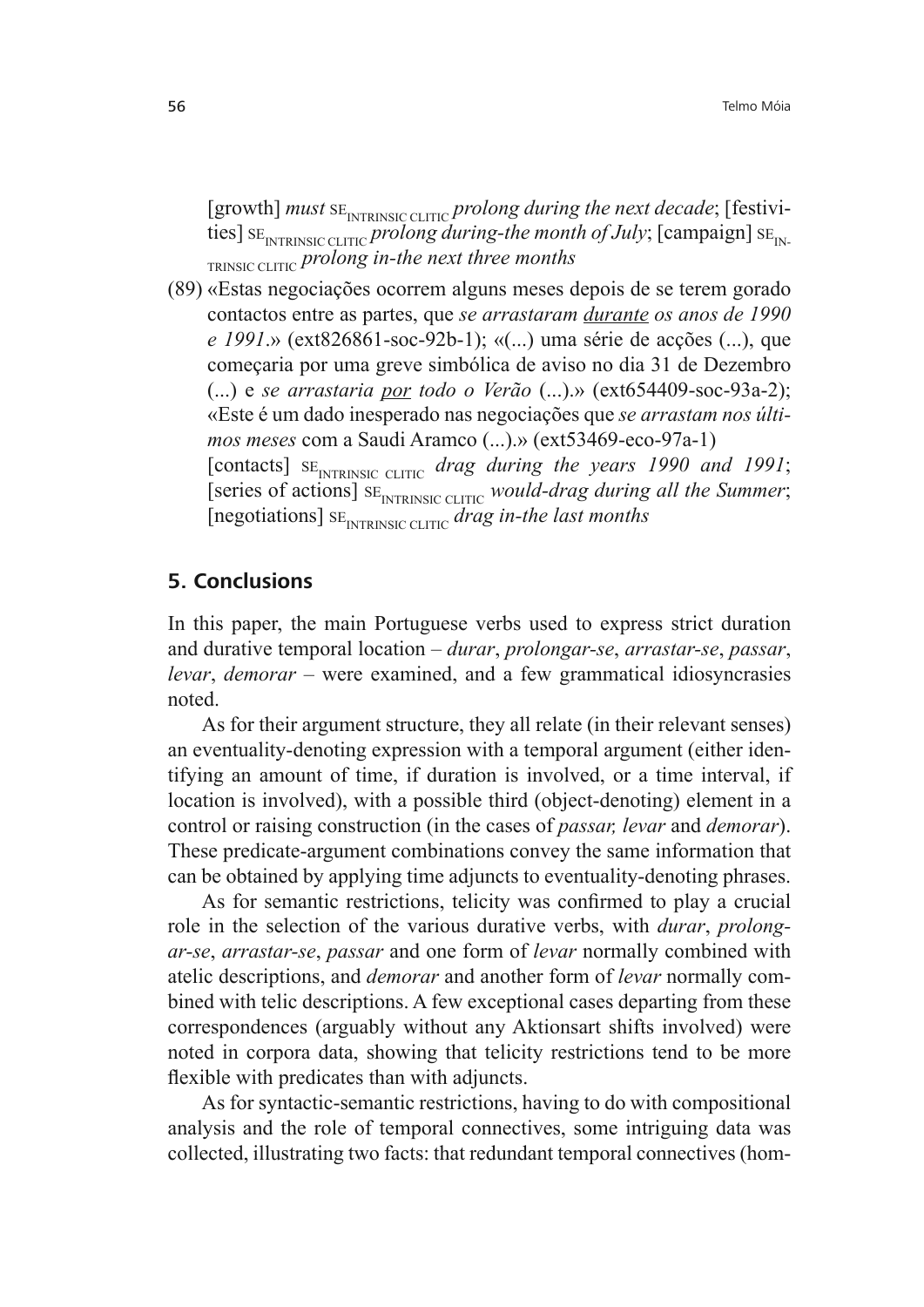onyms of those occurring in time adjuncts) may show up in time complements, and that there is a significant amount of variation and anomaly, and some signs of linguist change, affecting this use of connectives.

In non-anchored duration, *prolongar-se* and *arrastar-se* stand out from the rest, in that they standardly use prepositions  $\textit{duration}$  and  $\textit{por}$  ('for') in their complements (the latter no longer usually used in European Portuguese to mark common atelic duration in time adjuncts); *prolongar-se*  clearly prefers *por*, *arrastar-se* shows no clear preference for either preposition; *durar* shows signs of linguistic instability, inasmuch as it non-standardly occurs (albeit rarely) with those prepositions (like English *last* and French *durer* do with *for* and *pendant*, respectively).

In anchored duration, *prolongar-se* and *arrastar-se* standardly use the connective *há* (and less, frequently *havia*), also a counterpart of English *for*, in their complements; *levar*, on the contrary, never coexists with that connective; *durar* differs in European and Brazilian Portuguese: it parallels *prolongar-se* and *arrastar-se* in standard EP, always resorting to *há/havia*; it normally parallels *levar*, in BP. Furthermore, *prolongar-se* and *arrastar-se* have significant differences in frequency: there is a clear prevalence of *arrastar-se* over *prolongar-se* in anchored duration contexts (more than 6 to 1, in EP), and a reverse prevalence in non-anchored duration contexts (more than 1 to 4, in EP); *prolongar-se* is very rare in the Brazilian corpus consulted (NILC-São Carlos) as a marker of anchored duration.

In durative temporal location, two contexts prevail: with durative complements, typically NPs with universal quantification; with complements headed by durative connectives like *desde*, *de... a/até*, *desde... até*, *até* and *enquanto.* In the first case, *prolongar-se* and *arrastar-se* stand out from the rest once more, since they standardly use prepositions *durante*<sub>2</sub> and *por* ('during', 'throughout') in their complements, whereas the other verbs (unless in non-standard rare cases, like *durar durante* X-INTERVAL) do not; the universal quantifier may be only implicit, a case more frequent with some verbs (e.g. *passar*) than with others (e.g. *durar*) – cf. *passar a semana (inteira) a*  $V_{I_{N}}$  vs. *durar a semana* <sup>??</sup>*(inteira)*. In the second case, verbs differ significantly in frequency (from the extremely common *durar desde/ até* X-INTERVAL to the rarer *passar desde/até* X-INTERVAL  $a$  V<sub>INF</sub>), and also in their compatibility with the different connectives (e.g. *enquanto* occurs usually with *durar*, but not with the other verbs).

All in all, the system of durative verbs displays a significant amount of variation and anomaly, indicating that it is an area prone to linguistic change over time.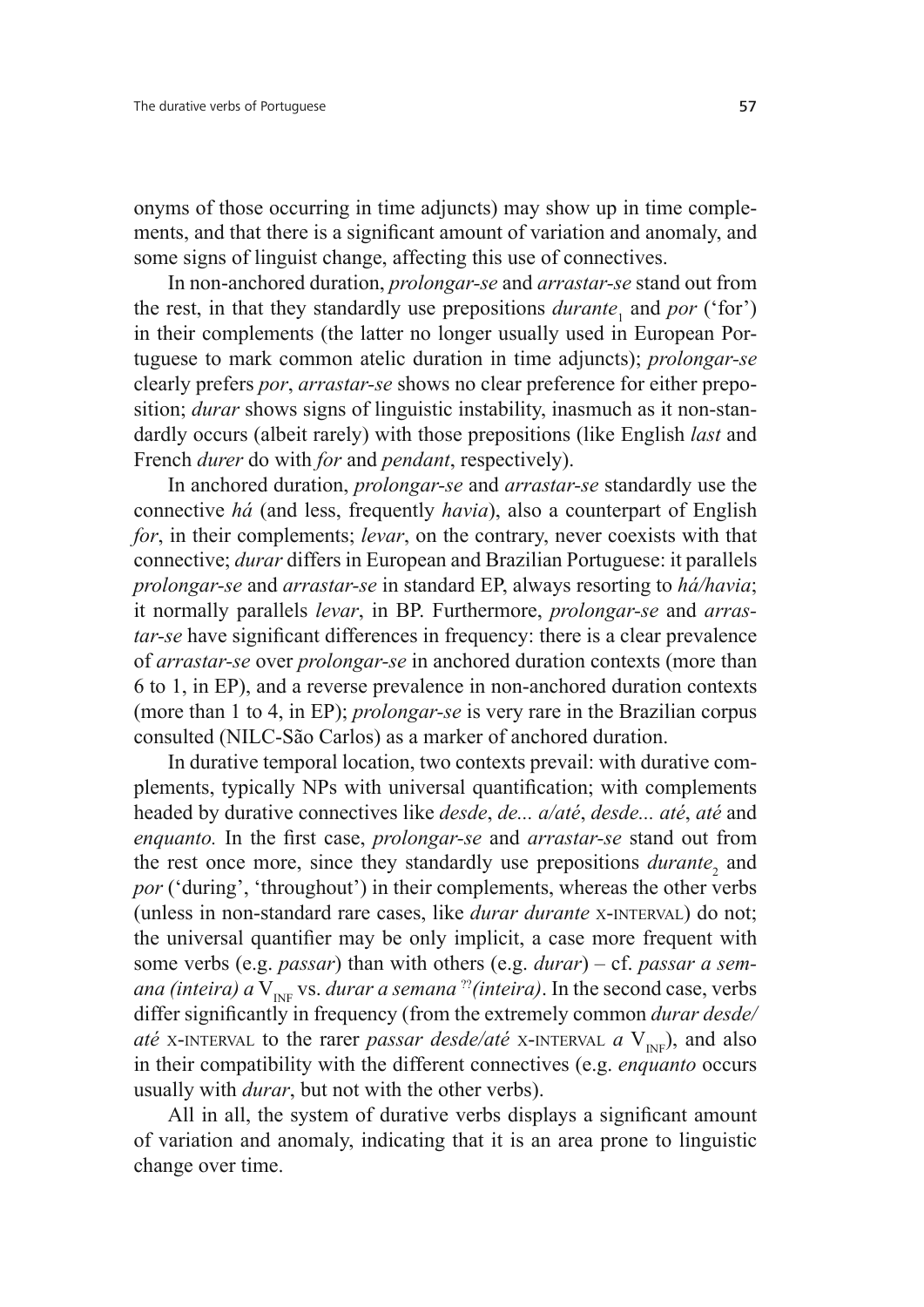#### **References**

- Abusch, D. (1990). Temporal adverbs and the English perfect. In *Proceedings of the*  20th North East Linguistic Society.
- BRITO, A. M. & Oliveira, F. (1997). Nominalization, Aspect and Argument Structure. In G. Matos *et al.*(Eds.), *Interfaces in Linguistic Theory* (pp. 57-80). Lisboa: Colibri/APL.
- Dowty, D. (1979). *Word meaning and Montague Grammar*. Dordrecht: D. Reidel.
- Hitzeman, J. (1993). *Temporal adverbials and the syntax-semantics interface*. Ph.D. thesis, University of Rochester, Rochester, New York.
- HITZEMAN, J. (1997). Semantic partition and the ambiguity of sentences containing temporal adverbials. *Natural Language Semantics*, 5, 87-100.
- Huddleston, R. & Pullum, G. (2002). *The Cambridge grammar of the English language*. Cambridge: Cambridge University Press.
- Kamp, H. & Reyle, U. (1993). *From discourse to logic. Introduction to modeltheoretic semantics of natural language, formal logic and Discourse Representation Theory*. Dordrecht: Kluwer.
- MITTWOCH, A. (1988). Aspects of English aspect: on the interaction of perfect, progressive and durational phrases. *Linguistics and Philosophy,* 11, 203-254.
- Moens, M. (1987). *Tense, aspect and temporal reference*. Ph.D. thesis, University of Edinburgh.
- Móia, T. (2000). *Identifying and computing temporal locating adverbials with a particular focus on Portuguese and English*, Ph.D. thesis, Universidade de Lisboa.
- Móia, T. (2001). Sobre a expressão da duração em português europeu e português brasileiro: o uso de sintagmas com a preposição *por*. In M. E. Soares (Ed.), *Boletim da*   $A$ ssociação Brasileira de Lingüística, Número Especial, II Congresso Internacional da ABRALIN, Fortaleza, Março de 2001, Anais - Vol. I (pp. 415-419). Fortaleza: ABRALIN.
- Móia, T. (2006). Portuguese expressions of duration and their English counterparts. *Journal of Portuguese Linguistics,* 5 (1), 37-73.
- Móia, T. (2011a). Expressões temporais com *haver*: gramaticalização e interpretação semântica. In *XXVI Encontro Nacional da Associação Portuguesa de Linguística. Textos Seleccionados 2010. Porto 2010* (pp. 401-419). Lisboa: APL.
- Móia, T. (2011b). *Sobre a expressão lexical da duração e da localização temporal em português*. In M. Arden, C. Märzhäuser & B. Meisnitzer (Eds.), *Linguística do Português. Rumos e Pontes* (pp. 251-269). München: Martin Meidenbauer Verlag.
- Móia, T. (in press). Predicados temporais e gramaticalização em português. Presented at 9.º Congresso de Lusitanistas Alemães (9. Deutschen Lusitanistentag), University of Viena, September 2011, to be published in 2015 by Martin Meidenbauer Verlag, München.